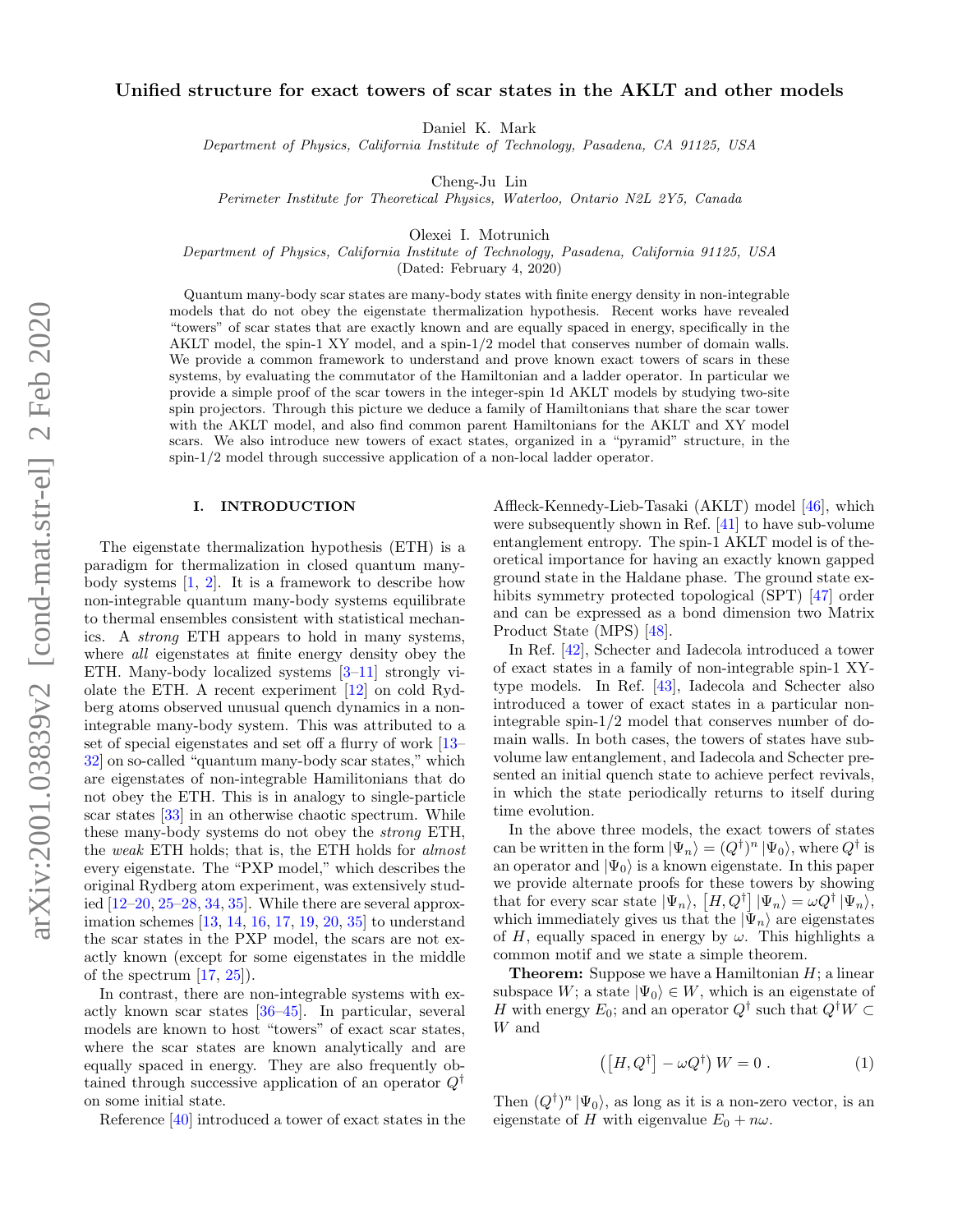We note that the  $\eta$ -pairing states in the Hubbard model on bipartite lattices [\[36\]](#page-16-17) provide a special example of this structure, where the subspace  $W$  is the entire Hilbert space and  $Q^{\dagger}$  essentially corresponds to a symmetry of the Hamiltonian  $[49, 50]$  $[49, 50]$  $[49, 50]$ . In the scar case, W is not the entire space and there is no symmetry associated with  $Q^{\dagger}$ .

In the proofs of specific towers,  $H$ ,  $|\Psi_0\rangle$ , and  $Q^{\dagger}$  are fixed, while for  $W$  we can choose the space spanned by  $|\Psi_0\rangle, Q^{\dagger} |\Psi_0\rangle, \ldots, (Q^{\dagger})^n |\Psi_0\rangle, \ldots$ , and verify that  $[H, Q^{\dagger}] - \omega Q^{\dagger}$  annihilates these states. Often the null space of  $[H, Q^{\dagger}] - \omega Q^{\dagger}$  is much larger, and it is easy to find a large subspace W containing  $|\Psi_0\rangle$  and preserved by the action of  $Q^{\dagger}$  (the subspace W can be thought of as a property of the states in the tower, which is easy to see in the  $|\Psi_0\rangle$  and whose preservation under  $Q^{\dagger}$  is easy to verify).

In Section [II,](#page-1-0) we briefly review the scar tower in the AKLT model and provide a short proof for it, relying on spin-projectors on every two neighboring sites. This picture allows us to immediately provide a family of Hamiltonians that share these scar states, and we discuss its possible relation to the Shiraishi-Mori embedded Hamiltonian structure introduced in Ref. [\[37\]](#page-16-28).

In Section [III,](#page-3-0) we adapt the argument to the 1d spin-2 AKLT model. The two-site projector framework allows us to immediately generalize our proof to higher-spin AKLT models in 1d. We also discuss how the argument fails in higher dimension.

In Section [IV,](#page-5-0) we apply the commutator framework discussed above to prove the scar tower in the spin-1 XY model. This scar tower is produced by the same scar operator  $Q^{\dagger}$  as in the spin-1 AKLT model. In Section [V,](#page-7-0) we discuss a "parent Hamiltonian" which is embedded in both the spin-1 XY and AKLT models. This model exhibits  $SU(2)$  symmetry generated by  $Q^{\dagger}$  and its conjugate  $Q$ . We also introduce a family of  $SU(2)$ -invariant models that share both sets of scar towers.

In Section [VI,](#page-8-0) we study the domain-wall-conserving spin-1/2 model discussed by Iadecola and Schecter. We introduce new exact towers of states, arranged as a "pyramid" of states, which are related by a non-local ladder operator.

The common motif of commutators  $[H, Q^{\dagger}]$  provides a quick way to prove exact towers of states and sheds light on the structure of these scar towers.

## <span id="page-1-0"></span>II. THE SPIN-1 AKLT MODEL

## A. Hamiltonian

The spin-1 AKLT model [\[46\]](#page-16-20) is a spin-1 1d chain with the following Hamiltonian:

$$
H = \sum_{j=1}^{L} \left( \frac{1}{3} + \frac{1}{2} \vec{S}_j \cdot \vec{S}_{j+1} + \frac{1}{6} (\vec{S}_j \cdot \vec{S}_{j+1})^2 \right) . \tag{2}
$$

We assume periodic boundary conditions (PBC), i.e.,  $L+$  $1 \equiv 1$ . In this paper we will also assume L even. (We can generalize results also to open boundary conditions (OBC), where the upper limit of the sum is  $j = L - 1$ instead). The AKLT model is equivalently written in terms of spin-2 projectors:

$$
H = \sum_{j=1}^{L} P_{j,j+1}^{(2,1)} = \sum_{j=1}^{L} \left( \sum_{M=-2}^{2} |T_{2,M} \rangle \langle T_{2,M} | \right)_{j,j+1}, \quad (3)
$$

where, following the notation of Ref. [\[40\]](#page-16-19),  $P_{j,j+1}^{(2,1)}$  is the projector of two spin-1's on sites  $j, j+1$  onto total spin-2.  $|T_{J,M}\rangle$  denotes a two-site state of total spin J and z component M. For reference we list these states in Appendix [A.](#page-12-0)

The AKLT model is known to be non-integrable. Despite this, the ground state, several low-lying and highly excited states, and a tower of low-entanglement "scar states" are known exactly and reviewed in Ref. [\[40\]](#page-16-19).

#### B. Ground state

The ground state of the AKLT model is known exactly [\[46\]](#page-16-20). It can be compactly expressed by the MPS [\[41\]](#page-16-21):

$$
|G\rangle = \sum_{\{\sigma_1\cdots\sigma_L\}} \text{Tr}\Big(A^{[\sigma_1]}\cdots A^{[\sigma_L]}\Big) | \sigma_1\cdots\sigma_L\rangle , \qquad (4)
$$

where

$$
A^{[-1]} = \sqrt{\frac{2}{3}} \begin{pmatrix} 0 & 1 \\ 0 & 0 \end{pmatrix} , A^{[0]} = \frac{1}{\sqrt{3}} \begin{pmatrix} -1 & 0 \\ 0 & 1 \end{pmatrix} ,
$$
  

$$
A^{[1]} = \sqrt{\frac{2}{3}} \begin{pmatrix} 0 & 0 \\ -1 & 0 \end{pmatrix} .
$$
 (5)

Crucially,  $|G\rangle$  is the unique state that does not have any spin-2 component on any bond  $(j, j + 1)$  and hence has energy 0.

#### <span id="page-1-2"></span><span id="page-1-1"></span>C. Exact scar states

The low-entanglement scar states  $|S_{2n}\rangle$  are constructed in Ref. [\[40\]](#page-16-19) atop the ground state. They are defined, up to normalization constants:

$$
|S_{2n}\rangle = (Q^{\dagger})^n |G\rangle ,
$$
  
\n
$$
Q^{\dagger} = \sum_{j=1}^{L} (-1)^j (S_j^{\dagger})^2 , \quad n = 0, ..., L/2 .
$$
 (6)

These states span the ground state  $(n = 0)$  to the ferromagnetic state  $|1, 1, \ldots, 1\rangle$   $(n = L/2)$ . (If  $L/2$  is odd, then  $(Q^{\dagger})^{L/2} |G\rangle = 0$ , so the tower does not reach the ferromagnetic state, but this is a small technicality.) These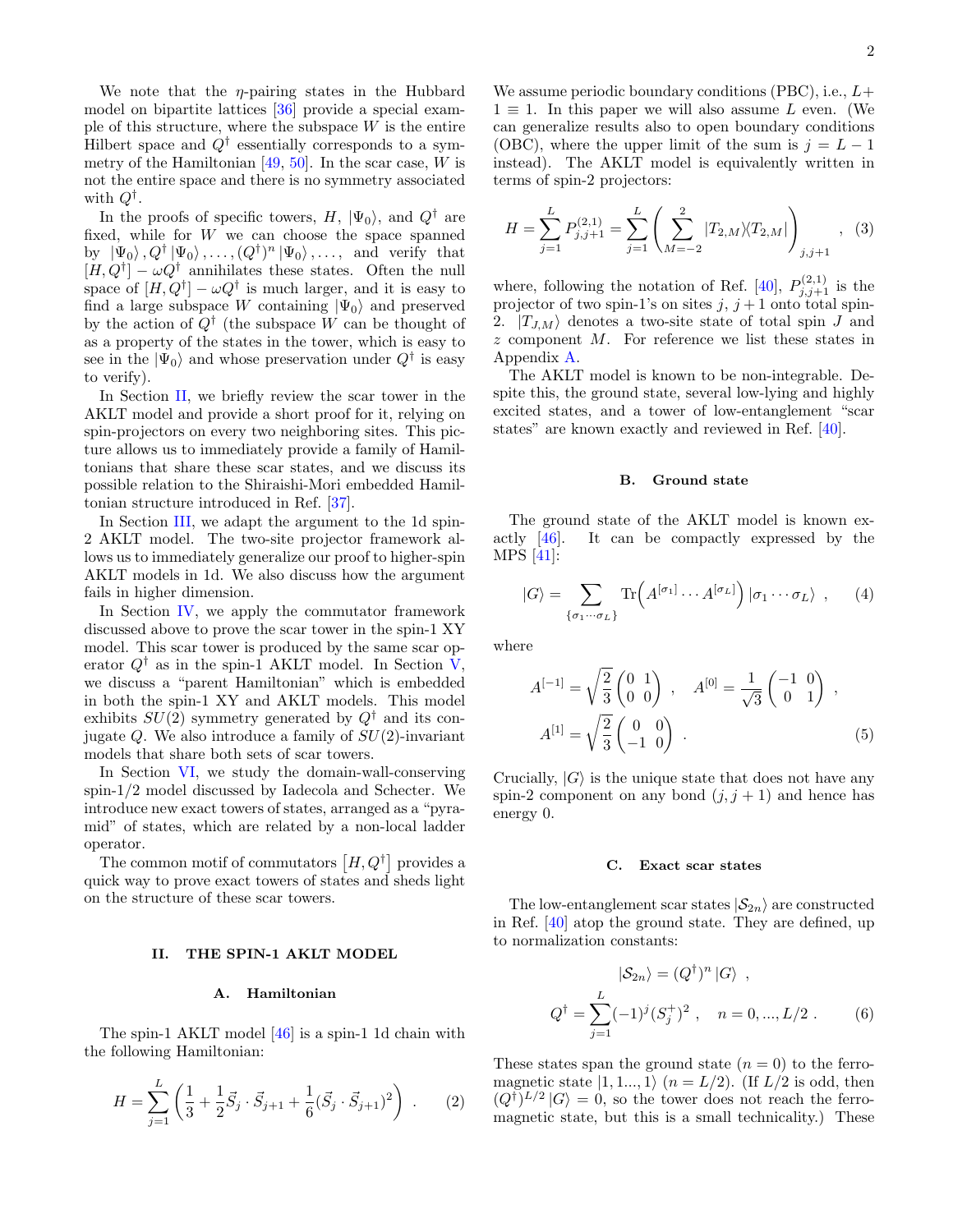states have energy  $E = 2n$  and were shown in Ref. [\[41\]](#page-16-21) to have sub-volume entanglement entropy  $S \propto \log \ell$  (for subsystem size  $\ell$ ) and were argued to violate the strong ETH. It is also worth noting that these states are not unique:  $|S_{2n}\rangle$  has total spin  $s = 2n$ , and there are equivalent spin-rotated scar states owing to the SU(2) symmetry in the AKLT model.

The original proof of the scar states  $|S_{2n}\rangle$  used a dimer picture and relied on cancellation of scattering dimer configurations under the action of  $H$ . In what follows we will present a simple proof in the spin basis.

## D. Short proof of scar states

We prove the scar states as follows. For every  $n$ , to prove that  $|S_{2n}\rangle$  is an eigenstate of H with energy  $2n$ , it suffices to show that:

$$
[H, Q^{\dagger}] |S_{2n}\rangle = 2Q^{\dagger} |S_{2n}\rangle , \qquad (7)
$$

for every  $n = 0, ..., L/2$ . That is, the commutator  $[H, Q^{\dagger}]$ is equivalent to the operator  $2Q^{\dagger}$  on the space spanned by the scar states.

We prove this by showing that

<span id="page-2-3"></span>
$$
[H, Q^{\dagger}] = 2Q^{\dagger} + A , A |S_{2n}\rangle = 0 , \qquad (8)
$$

for all  $n$ . To do so we write the commutator as:

<span id="page-2-1"></span>
$$
[H, Q^{\dagger}] = \sum_{j=1}^{L} (-1)^{j} \left[ P_{j,j+1}^{(2,1)}, (S_{j}^{+})^{2} - (S_{j+1}^{+})^{2} \right] . \tag{9}
$$

After some computation, the operator  $(S_j^+)^2 - (S_{j+1}^+)^2$ can be written as:

$$
(S_j^+)^2 - (S_{j+1}^+)^2 = 2\Big(-|T_{2,1}\rangle\langle T_{1,-1}|
$$
\n
$$
-\sqrt{2}|T_{2,2}\rangle\langle T_{1,0}| + |T_{1,1}\rangle\langle T_{2,-1}| + \sqrt{2}|T_{1,0}\rangle\langle T_{2,-2}| \Big)_{j,j+1}.
$$
\n(10)

Here we have expressed the operator in terms of the twosite states  $|T_{J,M}\rangle$  listed in Eq. [\(A1\)](#page-12-1). The action of this operator is visualized in Fig. [1.](#page-2-0) This expression is useful because in the commutator Eq.  $(9)$ , the projector simply projects out different terms in Eq. [\(10\)](#page-2-2):

$$
\[P_{j,j+1}^{(2,1)}, (S_j^+)^2 - (S_{j+1}^+)^2\] = -2\Big(|T_{2,1}\rangle\langle T_{1,-1}|
$$
\n(11)

+ 
$$
\sqrt{2} |T_{2,2}\rangle\langle T_{1,0}| + |T_{1,1}\rangle\langle T_{2,-1}| + \sqrt{2} |T_{1,0}\rangle\langle T_{2,-2}| \big)_{j,j+1}
$$
.

We rewrite this as:

$$
\[P_{j,j+1}^{(2,1)},(S_j^+)^2 - (S_{j+1}^+)^2\] = (S_j^+)^2 - (S_{j+1}^+)^2
$$
  

$$
-4\left(|T_{1,1}\rangle\langle T_{2,-1}| + \sqrt{2}|T_{1,0}\rangle\langle T_{2,-2}| \right)_{j,j+1}.
$$
 (12)

The terms in the second line annihilate the scar states  $|S_{2n}\rangle$ , noting that:

$$
\langle T_{2,-1} | S_{2n} \rangle_{j,j+1} = \frac{1}{\sqrt{2}} \left( \langle 0, -1 | + \langle -1, 0 | \rangle_{j,j+1} | S_{2n} \rangle = 0 \right),
$$
  

$$
\langle T_{2,-2} | S_{2n} \rangle_{j,j+1} = \langle -1, -1 |_{j,j+1} | S_{2n} \rangle = 0.
$$
 (13)



<span id="page-2-0"></span>FIG. 1. Action of operator  $(S_j^+)^2 - (S_{j+1}^+)^2$ , Eq. [\(10\)](#page-2-2), on FIG. 1. Action of operator  $(S_j) = (S_{j+1})$ , Eq. (10), on<br>the states  $|T_{J,M}\rangle_{j,j+1}$  on sites j, j + 1 with total spin J and magnetization M.

This gives the desired relation Eq. [\(8\)](#page-2-3) and completes the proof of the exact scar tower.

We can deduce Eq.  $(13)$  either from a direct wavefunction picture in terms of the spin-1's or from the two-site spin-2 projector picture. At the spin-1 level, note that the MPS of the ground state Eq. [\(5\)](#page-1-1) exhibits "string order":  $+1$ '/'-1' can be followed by any number of '0's, but must be followed by a '-1'/'+1'. In other words, any non-zero spin configuration in  $|G\rangle$  must have the pattern " $\pm 1, \mp 1, \pm 1, ..., \mp 1$ ", with any number of '0's in between. Furthermore,  $A^{[-1]}A^{[0]} = -A^{[0]}A^{[-1]}$ and the sequences " $0,-1$ " and " $-1,0$ " occur with opposite phases, i.e., the ground state is annihilated by  $\ket{...\}(\bra{0}, -1] + \bra{-1, 0}]_{j, j+1}.$ 

<span id="page-2-2"></span>Since the operator  $Q^{\dagger}$  sends '-1's to '+1's, the scar states can only have patterns of  $+1$ 's and  $-1$ 's such that '-1's occur in ones, and '+1's occur in bunches of odd length, again with any number of '0's in between. We then see that the sequence "-1,-1" can never occur, and since only '+1's are produced by  $Q^{\dagger}$ , the sequences "0,-1" and "-1,0" still occur with opposite phases. This gives the desired relations in Eq. [\(13\)](#page-2-4).

We can also derive Eq.  $(13)$  from the two-site spin-2 projector picture. The ground state  $|G\rangle$  has energy 0 and therefore every two-site spin state has either  $J = 0$ or  $J = 1$ . When  $Q^{\dagger}$  is applied to  $|G\rangle$ ,  $|T_{1,-1}\rangle$ ,  $|T_{1,0}\rangle$  can transition to  $|T_{2,1}\rangle$  and  $|T_{2,2}\rangle$  respectively. Successively applying  $Q^{\dagger}$ , we see that the states  $|T_{2,1}\rangle$  and  $|T_{2,2}\rangle$  are the only  $J = 2$  states present across any bond in  $|\mathcal{S}_{2n}\rangle$ . This gives the desired relations Eq. [\(13\)](#page-2-4) and additionally  $\langle T_{2,0} | S_{2n} \rangle_{j,j+1} = 0$ . This last statement can also be verified in the spin-1 picture.

Finally, we note that in this argument, we did not need to know the coefficients  $\pm 2$  and  $\pm 2\sqrt{2}$  in the expression for  $(S_j^+)^2 - (S_{j+1}^+)^2$  in Eq. [\(10\)](#page-2-2). We only needed to know which transitions are present. This can be obtained from the following selection rules:

- 1. The magnetization M increases by 2.
- <span id="page-2-4"></span>2. The parity of J changes, because  $(S_j^+)^2 - (S_{j+1}^+)^2$ is odd under exchange  $j \leftrightarrow j + 1$ .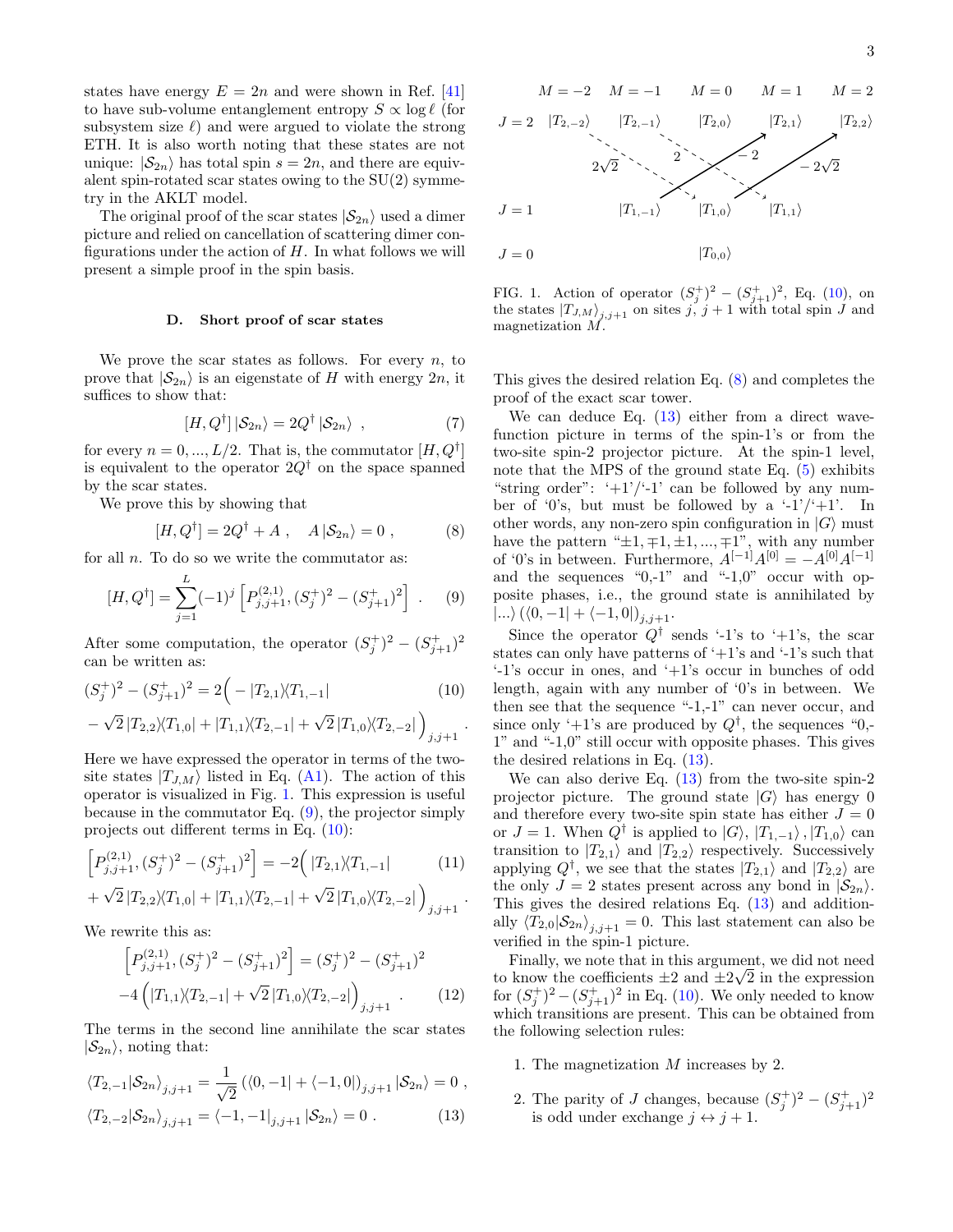One can easily verify that the only allowed transitions are those in Eq.  $(10)$  and Fig. [1,](#page-2-0) and this is sufficient to prove the exact tower of scar states. This paves the way for generalization to higher-spin 1d AKLT models.

#### <span id="page-3-3"></span>E. Family of Hamiltonians sharing the tower of states

The above picture easily suggests generalizations of the spin-1 AKLT model that share the same tower of scar states. The family of models

$$
H_{\text{new}}^{(1)} = \sum_{j=1}^{L} P_{j,j+1}^{(2,1)} + \left( a \left| T_{2,-2} \right\rangle \langle T_{2,-2} \right| + b \left| T_{2,-1} \right\rangle \langle T_{2,-2} \right|
$$

$$
+ c \left| T_{2,0} \right\rangle \langle T_{2,-2} \right| + d \left| T_{2,-1} \right\rangle \langle T_{2,-1} \right| + e \left| T_{2,0} \right\rangle \langle T_{2,-1} \right|
$$

$$
+ f \left| T_{2,0} \right\rangle \langle T_{2,0} \right| + \text{H.c.} \right)_{j,j+1} \tag{14}
$$

is a 6-parameter family of Hamiltonians that share the scar states  $|S_{2n}\rangle$ . This can be verified by noting that the additional terms annihilate  $|S_{2n}\rangle$ , and therefore the scar states are eigenstates of  $H'$ .

These terms can be used to systematically break the symmetries in the AKLT model: the diagonal terms  $|\mathcal{S}_{2,m}\rangle\langle\mathcal{S}_{2,m}|$  break the SU(2) symmetry, while the offdiagonal terms  $|\mathcal{S}_{2,m}\rangle\langle \mathcal{S}_{2,l}|, l \neq m$  break the U(1) symmetry that corresponds to conservation of the total magnetization  $\sum_j S_j^z$ . One can also introduce site-dependent coefficients  $(a_j, b_j, ..., f_j)$  to break the lattice translation symmetry. This can be useful, for example, to generate Hamiltonians that definitively violate the strong ETH. The original 1d AKLT model is only argued numerically to do so, because it is not known analytically whether the scar states have finite energy density in their respective symmetry sectors. Breaking many symmetry sectors can provide known ground and highest excited states and produce systems that definitively violate the strong ETH.

#### F. Possible relation to Shiraishi-Mori structure

The above family of Hamiltonians in fact has some similarity to the form discussed by Shiraishi and Mori in Ref. [\[37\]](#page-16-28). They proposed a general mechanism to embed ETH-violating eigenstates in an otherwise non-integrable Hamiltonian.

This is done through local projection operators  $P_j$  associated with each site (the operators themselves can act on a few nearby spins), and a subspace  $\mathcal T$  of the Hilbert space such that  $P_i \mathcal{T} = 0$ . Then for any Hamiltonian H' such that

<span id="page-3-2"></span>
$$
[H', P_j] = 0 \t\t(15)
$$

the family of Hamiltonians

$$
H = \sum_{j} P_j h_j P_j + H'
$$
 (16)

has dim  $\mathcal T$  special eigenstates—namely, eigenstates of  $H'$ restricted to  $\mathcal{T}$ —which can be tuned to be in the middle of the energy spectrum. Here  $h_i$  can be an arbitrary local Hamiltonian, making the full  $H$  in general non-integrable.

It is tempting to write the family Eq.  $(14)$  in a similar form with

$$
P_j = (|T_{2,-2}\rangle\langle T_{2,-2}| + |T_{2,-1}\rangle\langle T_{2,-1}| + |T_{2,0}\rangle\langle T_{2,0}|)_{j,j+1} ,
$$
  
\n
$$
H' = \sum_j (|T_{2,1}\rangle\langle T_{2,1}| + |T_{2,2}\rangle\langle T_{2,2}|)_{j,j+1} .
$$
\n(17)

However, in this case, the condition Eq.  $(15)$  is not satisfied, through terms

$$
\[|T_{2,m}\rangle\langle T_{2,m}|_{j-1,j}, |T_{2,n}\rangle\langle T_{2,n}|_{j,j+1}\] \neq 0 ,\qquad(18)
$$
  
for pairs  $(m,n) = (1,-1), (1,0), (2,0)$ .

<span id="page-3-1"></span>Further, in the sums over terms in  $H'$ , no cancellation occurs to restore the commutation relation. Finally, the common null space of the above  $P_i$ 's contains more states than just the scar tower  $|S_{2n}\rangle$ . Thus, the above writing by itself does not reveal the scar states, and we need to resort to the previous proofs for them. At present, we do not know if it is possible to find a set of local projectors whose common null space would give precisely the tower  $|S_{2n}\rangle$  and which could be used to cast the AKLT chain in the Shiraishi-Mori form. While this is not a proof, it suggests the possibility of larger families of models with scar states that go beyond the Shiraishi-Mori form.

## <span id="page-3-0"></span>III. THE SPIN-2 AKLT MODEL AND GENERALIZATIONS

#### A. Hamiltonian

The spin-2, 1d AKLT model is given by:

$$
H^{(2)} = \sum_{j=1}^{L} \left( P_{j,j+1}^{(3,2)} + P_{j,j+1}^{(4,2)} \right) , \qquad (19)
$$

where  $P_{j,j+1}^{(J,2)}$  are projectors onto states of total spin J, formed by spin-2's on sites j and  $j + 1$ .

The ground state, denoted  $|2G\rangle$ , can be expressed through Schwinger bosons [\[40\]](#page-16-19), but we will only need the fact that it has energy 0 and therefore has no two-site states with spin 3 or 4.

#### <span id="page-3-4"></span>B. Exact scar states and proof

Ref. [\[40\]](#page-16-19) also derived an exact tower of states for the spin-2 AKLT model. They are, up to normalization con-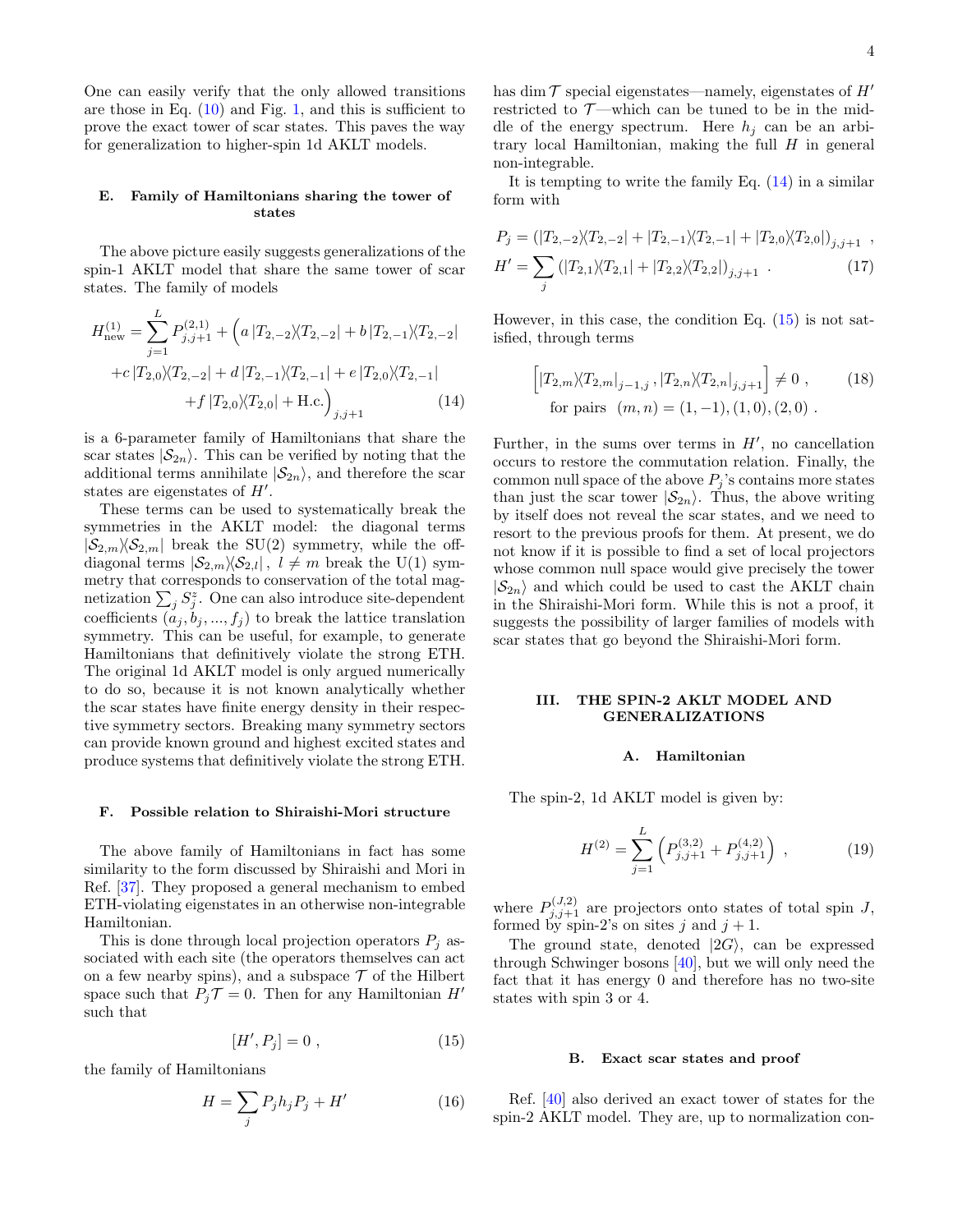

<span id="page-4-3"></span>FIG. 2. Action of operator  $(S_j^+)^4 - (S_{j+1}^+)^4$ , Eq. [\(20\)](#page-4-0), on the states  $|T_{J,M}\rangle_{j,j+1}$  on sites j, j + 1 with total spin J and z-axis magnetization  $M$ . To prove the desired commutation relation in Eq.  $(21)$ , the states are grouped (surrounded by dotted lines) into G, D, and R based on whether they are present in the ground state, present in  $|2\mathcal{S}_{2n}\rangle$ , and never present in  $|2\mathcal{S}_{2n}\rangle$ respectively. The corresponding schematic matrix form of this operator is given in Eq. [\(24\)](#page-4-2).

stants:

$$
|2S_{2n}\rangle = (Q^{\dagger})^n |2G\rangle,
$$
  

$$
Q^{\dagger} = \sum_{j=1}^L (-1)^j (S_j^{\dagger})^4 , \quad n = 0, ..., L/2 , \qquad (20)
$$

with energies  $E = 2n$  and sub-volume-law entanglement entropy. (The notation is from Ref. [\[40\]](#page-16-19), where  $|SG\rangle$ denotes the ground state of the spin-S AKLT chain and  $|S\mathcal{S}_{2n}\rangle$  denotes the corresponding tower state with energy 2n.)

To prove these scar states we repeat our derivation for the spin-1 scars. We want to show that:

<span id="page-4-1"></span>
$$
[H^{(2)}, Q^{\dagger}] |2\mathcal{S}_{2n}\rangle = 2Q^{\dagger} |2\mathcal{S}_{2n}\rangle. \tag{21}
$$

As above we write:

$$
[H^{(2)}, Q^{\dagger}] = \sum_{j=1}^{L} (-1)^{j} \left[ P_{j,j+1}^{(3,2)} + P_{j,j+1}^{(4,2)}, (S_{j}^{+})^{4} - (S_{j+1}^{+})^{4} \right]
$$

$$
= \sum_{j=1}^{L} (-1)^{j} \left[ h_{j,j+1}, q_{j,j+1} \right], \qquad (22)
$$

where  $h_{j,j+1} = P_{j,j+1}^{(3,2)} + P_{j,j+1}^{(4,2)}$  and  $q_{j,j+1} = (S_j^+)^4$  $(S_{j+1}^+)^4$ . To deduce the action of  $q_{j,j+1}$ , we use the following selection rules:

- 1. The magnetization  $M$  increases by 4.
- 2. The parity of J changes, because  $q_{i,j+1}$  is odd under exchange  $j \leftrightarrow j + 1$ .

We do not calculate the coefficients, but display all the allowed transitions in Fig. [2.](#page-4-3) We can then prove Eq.  $(21)$ 

<span id="page-4-0"></span>by a similar argument as the spin-1 case. Specifically, we note that  $|T_{3,M}\rangle$ ,  $M = 2,3$  and  $|T_{4,M}\rangle$ ,  $M = 3,4$ are the only states with  $J = 3, 4$  present in the scar states  $|2\mathcal{S}_{2n}\rangle$ . This follows from successive applications of  $Q^{\dagger}$  onto the ground state, which contains states with  $J = 0, 1, 2$ . More formally, using Fig. [2,](#page-4-3) it is easy to check that the common null space of all  $\left|...\right\rangle T_{3,M}\right|_{j,j+1}$ ,  $M < 2$ , and  $\left|...\right\rangle T_{4,M}\right|_{j,j+1}, M < 3$ , remains invariant under the action of  $Q^{\dagger}$  [where it is important that  $Q^{\dagger}$  is a sum of on-site terms and the part touching j and  $j + 1$ is precisely  $(-1)^{j}q_{j,j+1}$ .

Evaluating the commutator  $[H^{(2)}, Q^{\dagger}]$ , we can separate it to a  $2Q^{\dagger}$  term and a term that annihilates the scar states. The below argument formalizes this.

We group the different states as follows (Fig. [2\)](#page-4-3):

- (a)  $\mathcal{G} = \{ |T_{J,M}\rangle | J = 0,1,2 \}$  (all two-site spin configurations present in the ground state);
- (b)  $\mathcal{D} = \{ |T_{J,M}\rangle | J = 3, M \geq 2 \text{ or } J = 4, M \geq 3 \}$ ("Dark states" of the system under the action of  $q_{j,j+1});$
- (c)  $\mathcal{R} = \{ |T_{J,M}\rangle | J = 3, M < 2 \text{ or } J = 4, M < 3 \}$  (all spin configurations which are never present in the scar system ("the rest")) .

Under this grouping, we can write  $h_{j,j+1}$  and  $q_{j,j+1}$  as:

<span id="page-4-4"></span>
$$
h_{j,j+1} = \begin{pmatrix} 0 & 0 & 0 \\ 0 & I & 0 \\ 0 & 0 & I \end{pmatrix}_{\mathcal{G},\mathcal{D},\mathcal{R}}, \qquad (23)
$$

<span id="page-4-2"></span>
$$
q_{j,j+1} = \begin{pmatrix} 0 & 0 & q_{\mathcal{G}, \mathcal{R}} \\ q_{\mathcal{D}, \mathcal{G}} & 0 & q_{\mathcal{D}, \mathcal{R}} \\ 0 & 0 & q_{\mathcal{R}, \mathcal{R}} \end{pmatrix}_{\mathcal{G}, \mathcal{D}, \mathcal{R}}, \qquad (24)
$$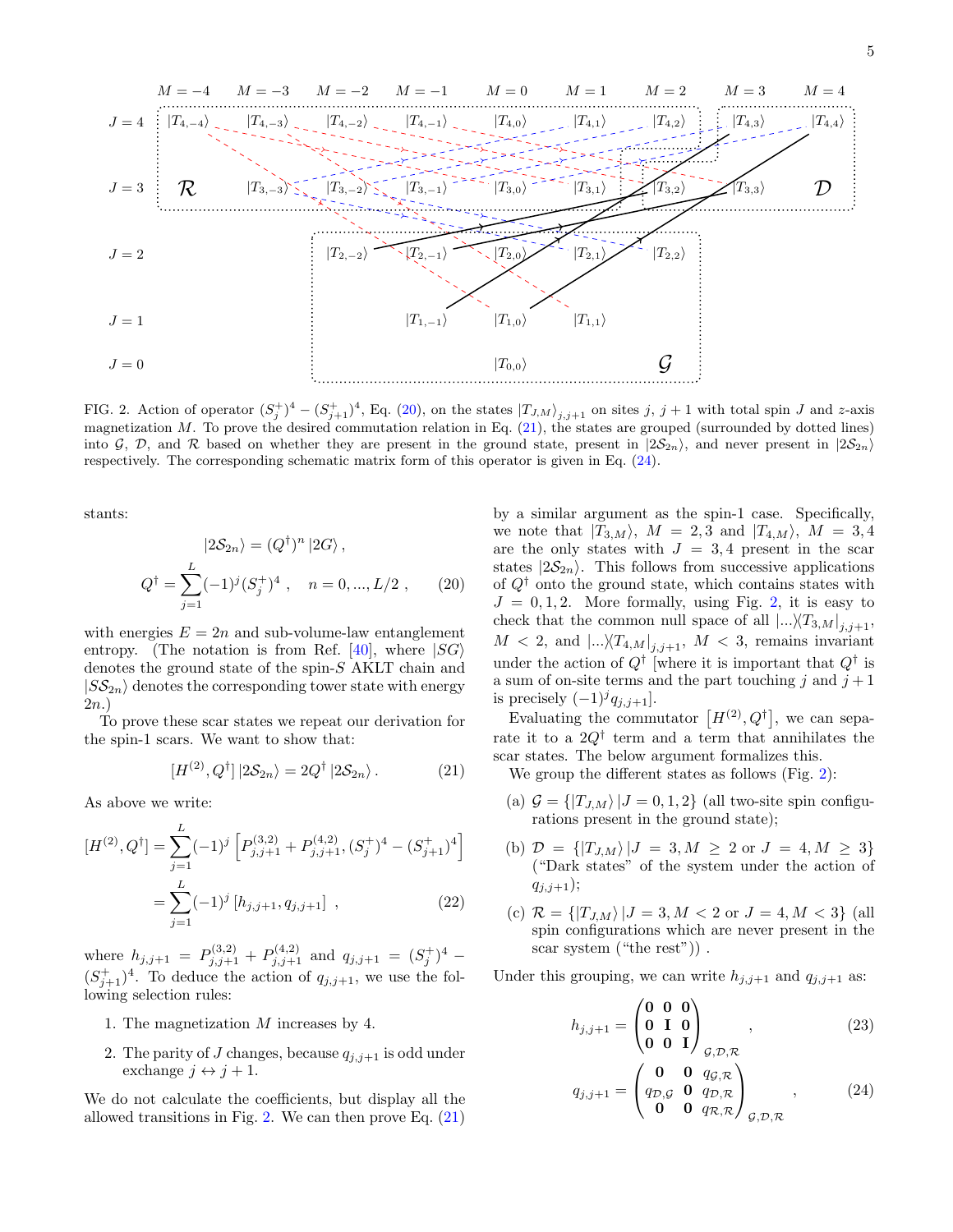where each matrix  $q_{A,B}$  encodes the transitions from states in set  $\beta$  to states in  $\mathcal{A}$ , with some amplitudes which are irrelevant for the proof. The subscripts  $\mathcal{G}, \mathcal{D}, \mathcal{R}$  indicate the order of the blocks in  $h_{j,j+1}$  and  $q_{j,j+1}$ . The commutator is then simply:

$$
[h_{j,j+1}, q_{j,j+1}] = \begin{pmatrix} 0 & 0 & -q_{\mathcal{G}, \mathcal{R}} \\ q_{\mathcal{D}, \mathcal{G}} & 0 & 0 \\ 0 & 0 & 0 \end{pmatrix}_{\mathcal{G}, \mathcal{D}, \mathcal{R}}
$$
  
=  $q_{j,j+1} + \begin{pmatrix} 0 & 0 & -2q_{\mathcal{G}, \mathcal{R}} \\ 0 & 0 & -q_{\mathcal{D}, \mathcal{R}} \\ 0 & 0 & -q_{\mathcal{R}, \mathcal{R}} \end{pmatrix}_{\mathcal{G}, \mathcal{D}, \mathcal{R}}.$  (25)

The second term in Eq.  $(25)$  annihilates the scar states because all states in R are never present in  $|2\mathcal{S}_{2n}\rangle$ , as discussed above. Summing over  $j$ , we get the desired relation Eq. [\(21\)](#page-4-1), noting that  $\sum_{j} q_{j,j+1} = 2Q^{\dagger}$ .

It is clear from this proof why one could not have arbitrary coefficients for the projectors in the Hamiltonian, e.g.,  $H^{(2)'} = \sum_{j=1}^{L} \left( \alpha P_{j,j+1}^{(3,2)} + \beta P_{j,j+1}^{(4,2)} \right)$ . Even though this family of Hamiltonians shares the ground state  $|2G\rangle$ , the commutation relation Eq.  $(21)$  is not preserved for  $\alpha \neq \beta$ , and we do not get a scar tower.

On the other hand, the above proof goes through if we replace the identity matrix in the  $\mathcal{R}, \mathcal{R}$  block in the two-spin Hamiltonian by an arbitrary Hermitian matrix  $h_{\mathcal{R},\mathcal{R}}$ , which can also vary from site to site. This then gives generalizations of the spin-2 AKLT model that have the same tower of scar states, similarly to our discussion in the spin-1 case in Sec. [II E.](#page-3-3)

#### C. Generalization to higher spins

The generalization to the scar towers in higher-spin 1d AKLT models—also discussed in Ref. [\[40\]](#page-16-19)—follows immediately. The spin- $S$  1d AKLT model can be written as:

$$
H^{(S)} = \sum_{j=1}^{L} \sum_{J=S+1}^{2S} P_{j,j+1}^{(J,S)}, \qquad (26)
$$

where  $P_{j,j+1}^{(J,S)}$  are projectors onto states of total spin J, formed by spin-S's on sites j and  $j + 1$ . The tower of scar states is written:

$$
|S\mathcal{S}_{2n}\rangle = (Q^{\dagger})^n |SG\rangle ,
$$
  
\n
$$
Q^{\dagger} = \sum_{j=1}^{L} (-1)^j (S_j^{\dagger})^{2S} , \quad n = 0, ..., L/2 ,
$$
 (27)

where the ground state  $|SG\rangle$  can be similarly expressed through Schwinger bosons [\[40\]](#page-16-19), and  $|SS_{2n}\rangle$  has energy  $E=2n$ .

By applying similar selection rules as above, we can

group the two-site states into  $\mathcal{G}, \mathcal{D}$ , and  $\mathcal{R}$  as follows:

$$
G = \{ |T_{J,M}\rangle | J \le S \},
$$
  
\n
$$
\mathcal{D} = \{ |T_{J,M}\rangle | J > S, M \ge S \},
$$
  
\n
$$
\mathcal{R} = \{ |T_{J,M}\rangle | J > S, M < S \}.
$$
\n(28)

It is easy to verify that states  $\mathcal G$  are occupied in the ground state, states in  $\mathcal D$  are subsequently occupied in  $|S\mathcal{S}_{2n}\rangle$ , and states in  $\mathcal R$  have 0 overlap with the scar tower. We note that the grouping here can be made tighter, specifically states  $|T_{J,S}\rangle$ , for spin J with the same parity as  $S$ , can be moved from  $D$  to  $R$ . The grouping above, however, is sufficient for the proof.

<span id="page-5-1"></span>Equations  $(23)-(25)$  $(23)-(25)$  $(23)-(25)$  are then valid and we obtain the desired commutation relation, and hence the tower of exact scar states.

## D. Absence of this scar tower in the 2d AKLT models

Having established this two-site picture of the exact scar tower, a natural possible extension would be to higher-dimensional AKLT models. We find that these scar states do not appear in those models, and we will illustrate this through the spin-2 AKLT model on a 2d square lattice.

The 2d spin-2 AKLT model consists of spin-2's on a square lattice [\[51\]](#page-16-29). Similar to other AKLT models, the ground state can be constructed through four Schwinger bosons on each site. One might ask if the same tower of scars exists in 2d, using the same operator  $Q^{\dagger}$  in Eq. [\(20\)](#page-4-0). The crucial difference between the 1d and 2d spin-2 AKLT models is that the 2d Hamiltonian only consists of the projector onto spin-4:

$$
H_{2d}^{(2)} = \sum_{\langle ij \rangle} P_{\langle ij \rangle}^{(4,2)} \,, \tag{29}
$$

where the sum is taken over all bonds  $\langle ij \rangle$ . Because each site has 4 nearest neighbors (vs 2 in the 1d chain), the ground state consists of bonds with total spin  $J = 0, 1, 2$ , and 3. Therefore, if we repeat our procedure from above,  $q_{\langle ij \rangle}$  will have terms that send G to G, specifically  $|T_{3,2}\rangle\langle T_{2,-2}|, |T_{3,3}\rangle\langle T_{2,-1}|, |T_{2,1}\rangle\langle T_{3,-3}|$ , and  $|T_{2,2}\rangle\langle T_{3,-2}|.$ These terms violate the important structure in Eqs. [\(24\)](#page-4-2) and [\(25\)](#page-5-1) and prevent us from satisfying the relation Eq. [\(21\)](#page-4-1), thus excluding the same scar tower in the 2d case. Similar arguments can be applied to other higherdimensional AKLT models, such as the spin-3/2 AKLT model on a honeycomb lattice.

## <span id="page-5-0"></span>IV. APPLICATION TO OTHER EXACT SCAR TOWERS: THE SPIN-1 XY MODEL

We can use the same commutator structure to understand other known exact towers of scar states, namely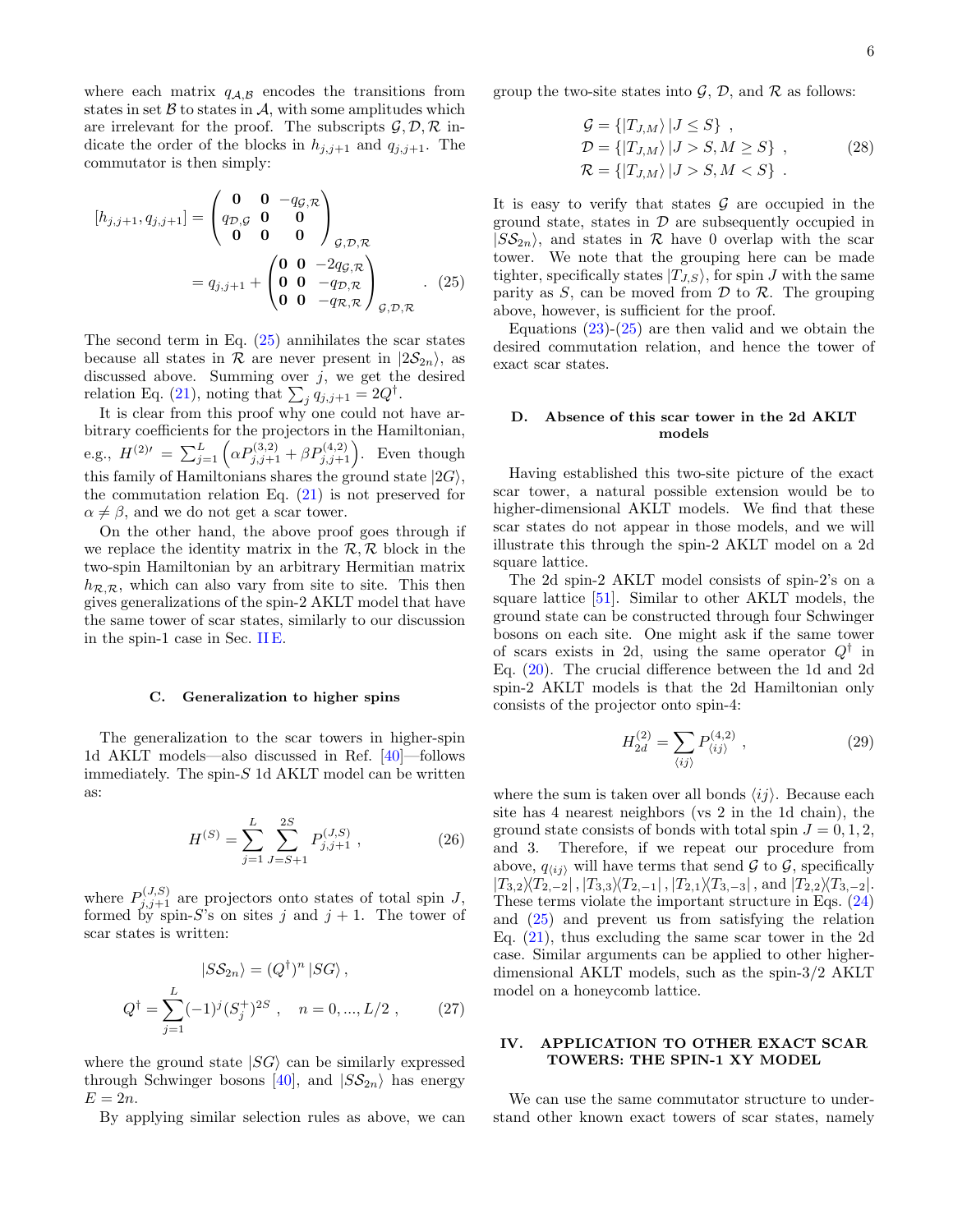a perturbed spin-1 XY model studied in Ref. [\[42\]](#page-16-24), and a domain-wall-conserving spin-1/2 1d model studied in Ref. [\[43\]](#page-16-25).

In Ref. [\[42\]](#page-16-24), Schecter and Iadecola introduced an exact tower of scar states in the following perturbed spin-1 XY model on a cubic lattice in arbitrary dimension:

$$
H_1^{IS} = J \sum_{\langle ij \rangle} (S_i^x S_j^x + S_i^y S_j^y) + h \sum_j S_j^z + D \sum_j (S_j^z)^2
$$
  
=  $H_{XY} + H_z + H_{z^2}$ . (30)

In 1d, one has to introduce a third-neighbour term  $H_3 =$  $J_3\sum_j (S_j^xS_{j+3}^x + S_j^yS_{j+3}^y)$  to break a special non-local  $SU(2)$  symmetry present in sectors with even magnetiza-tion [\[44,](#page-16-30) [52\]](#page-16-31). The scar tower has the same operator  $Q^{\dagger}$  as in the AKLT model, generalized to arbitrary-dimensional cubic lattice of V sites:

<span id="page-6-0"></span>
$$
\left| \mathcal{S}_{n}^{XY} \right\rangle = \left( Q^{\dagger} \right)^{n} \left| \Omega \right\rangle, \quad Q^{\dagger} = \sum_{j} e^{i \mathbf{r}_{j} \cdot \boldsymbol{\pi}} \left( S_{j}^{+} \right)^{2} , \quad (31)
$$

where  $|\Omega\rangle$  is the ferromagnetic state of all '-1's and  $n = 0, ..., V$ . These states were proven in Ref. [\[42\]](#page-16-24) through a scattering picture, but we can again quickly prove them through a commutator picture. It is immediate that  $[H_z, Q^{\dagger}] = 2hQ^{\dagger}$ .  $H_{z^2}$  measures the number of '0's, which is invariant under  $Q^{\dagger}$ , so  $[H_{z^2}, Q^{\dagger}] = 0$ . We can also quickly compute that

$$
[H_{XY}, Q^{\dagger}] = 4J \sum_{\langle ij \rangle} e^{i\mathbf{r}_i \cdot \mathbf{\pi}} \left( |0, 1 \rangle - 1, 0| - |1, 0 \rangle \langle 0, -1| \right)_{i,j},
$$
\n(32)

which annihilates the scar subspace, because all  $|S_n^{XY}\rangle$ contain no '0's. This proves the scar tower Eq.  $(31)$  with scar energies  $E_n = h(2n-V) + DV$ . The same argument works on any bipartite graph with arbitrary  $J_{ij}$ .

## A. Connection to two-site picture and to Shiraishi-Mori structure

It is also instructive to consider a more specialized twosite formalism similar to the one developed in the spin- $S$ AKLT model in Sec. [III B.](#page-3-4) Specifically, the XY Hamiltonian on a bond  $\langle ij \rangle$  can be written as

$$
h_{ij}^{XY} = (\sqrt{2}|X_1\rangle\langle X_2| + |X_3\rangle\langle X_4| + |X_5\rangle\langle X_6| + \text{H.c.})_{ij} ,
$$

where

$$
\begin{aligned} |X_1\rangle &= (|1, -1\rangle + |-1, 1\rangle)/\sqrt{2} \;, \quad |X_2\rangle = |0, 0\rangle \,, \\ |X_3\rangle &= |1, 0\rangle \,, \quad |X_4\rangle = |0, 1\rangle \,, \\ |X_5\rangle &= |-1, 0\rangle \,, \quad |X_6\rangle = |0, -1\rangle \,. \end{aligned} \tag{33}
$$

We complete the two-site Hilbert space basis with three more states

$$
|X_7\rangle = (|1,-1\rangle - |-1,1\rangle)/\sqrt{2} ,
$$
  

$$
|X_8\rangle = |1,1\rangle, \quad |X_9\rangle = |-1,-1\rangle ,
$$
 (34)

and write  $q_{ij} = (S_i^+)^2 - (S_j^+)^2$  as

$$
q_{ij} = 2(|X_3\rangle\langle X_5| - |X_4\rangle\langle X_6|)_{ij} \qquad (35)
$$

$$
+ 2\sqrt{2}(|X_7\rangle\langle X_9| - |X_8\rangle\langle X_7|)_{ij} .
$$

Crucially,  $h_{ij}^{XY}$  contains only states from the set  $\mathcal{R} =$  $\{|X_a\rangle | a = 1, ..., 6\}$ , and hence annihilates everything in the complement set  $\mathcal{R}^C = \{ |X_7\rangle, |X_8\rangle, |X_9\rangle\},\$  while  $q_{ij}$ is block-diagonal with respect to these basis sets. Simple analysis similar to that at the end of Sec. [III B](#page-3-4) immediately proves the presence of the tower  $\left|\mathcal{S}_{n}^{XY}\right\rangle$  and also shows that

$$
H' = \sum_{\langle ij \rangle} (h_{ij})_{\mathcal{R}} + h \sum_{j} S_{j}^{z} + D \sum_{j} (S_{j}^{z})^{2} , \qquad (36)
$$

defines a family of Hamiltonians that share the scar tower  $|\mathcal{S}_{XY}^n\rangle$ . Here  $(h_{ij})_{\mathcal{R}}$  is an arbitrary (possibly sitedependent) Hermitian matrix restricted to the  $\mathcal{R}$  subspace. This generalization represents the Shiraishi-Mori embedded Hamiltonian structure [\[37\]](#page-16-28) known for this scar tower in the spin-1 XY model on any bipartite graph, see Ref. [\[42\]](#page-16-24).

Indeed, as long as the graph is connected, the tower  $\langle S_n^{XY} \rangle$  coincides with the Shiraishi-Mori space defined as the null space of all  $\left|...\right\rangle\!\left\langle X_{a}\right|_{ij}$ ,  $a = 1, ..., 6$ .

Given some similarity in such an analysis between the AKLT and the spin-1 XY cases, one may ask what prevented the possibility of recasting the AKLT scars in terms of two-site Shiraishi-Mori projectors. One difference that we see is that in the AKLT case, there was no separation of states into  $\mathcal{R}$  and  $\mathcal{R}^C$  sets such that the Hamiltonian is non-zero only in the  $R$  subspace and  $Q^{\dagger}$  is block-diagonal with respect to the two sets. The presence and structure of the off-diagonal terms in  $Q^{\dagger}$ , Eq. [\(24\)](#page-4-2), was actually important and forced some parts of the AKLT Hamiltonian to be fixed for the tower to exist. Also, while the AKLT tower states  $|S_{2n}\rangle$  lie in the common null space of projectors constructed from the spin-1 AKLT " $\mathcal{R}$ " states  $\{\ket{T_{2,M}}_{j,j+1}, M=-2,1,0\}$ , we numerically observe additional states in this null space. While we see these specific differences, it is fair to say that at present we do not know general rules that would allow us to see why the AKLT tower cannot be realized in the embedded Hamiltonian approach.

#### B. Additional scar tower in 1d

<span id="page-6-2"></span>In 1d, with  $J_3 = D = 0$ , Schecter and Iadecola also numerically observed and conjectured the following scar tower:

<span id="page-6-1"></span>
$$
\left| \mathcal{S}_{n}^{XY,2} \right\rangle = \sum_{i_{1} \neq \cdots \neq i_{n}} (-1)^{\sum_{j} i_{j}} (S_{i_{1}}^{+} S_{i_{1}+1}^{+}) \cdots (S_{i_{n}}^{+} S_{i_{n}+1}^{+}) \left| \Omega \right\rangle ,
$$
\n(37)

with energies  $E'_n = h(2n - L)$ . These states were subsequently proven by Chattopadhyay et. al. [\[44\]](#page-16-30) by compressing all the scar states into a single MPS state, which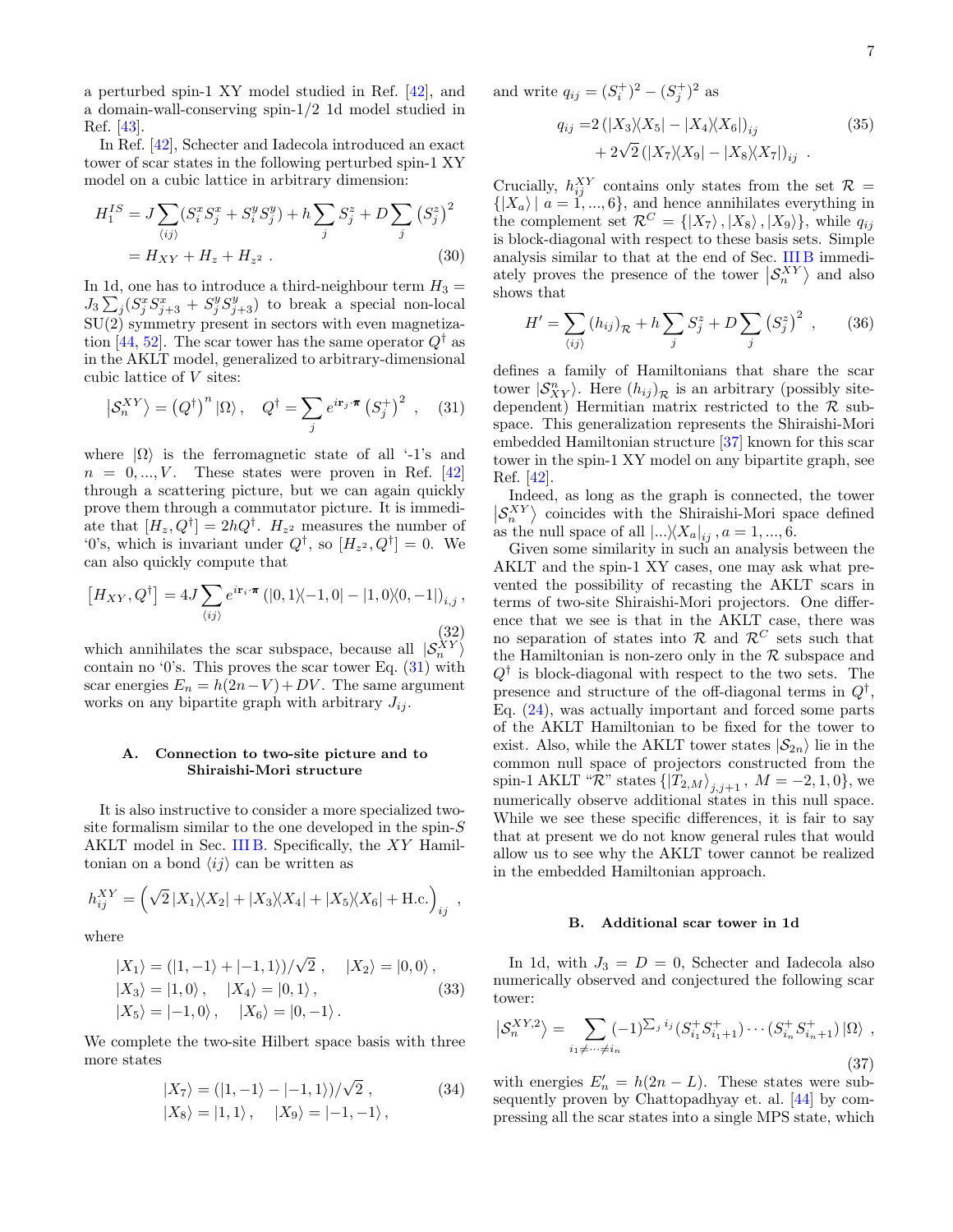they then proved is an eigenstate of  $H_{XY}$ . The term  $V = \epsilon \sum_j (S_j^+)^2 (S_{j+1}^-)^2 + H.c.$  was also added to the Hamiltonian to destroy integrability (and with this term the previous tower is no longer exact).

While the operator in Eq.  $(37)$  cannot be cast into the ladder form  $(Q^{\dagger})^n$ , we can still prove that they are eigenstates directly through  $H_{XY} |S_n^{XY,2}\rangle = 0$ . This is done in Appendix [B.](#page-12-2)

#### <span id="page-7-0"></span>V. COMMON "PARENT" HAMILTONIANS FOR THE SPIN-1 AKLT AND XY MODEL SCARS

In this section, we discuss a common underlying Hamiltonian  $H_0$  that hosts the scar towers from both the spin-1 AKLT and XY models. While the two models are different at face value, both scar towers involve the common operator  $Q^{\dagger} = \sum_j (-1)^j (S_j^+)^2$ . The underlying model possesses the symmetry  $[H_0, Q^{\dagger}] = 0$ , which produces both scar towers. In fact,  $H_0$  has  $SU(2)$  symmetry (unrelated to the spin-1 SU(2) symmetry in the original AKLT model), and we lastly discuss a new non-integrable model that contains both towers of states.

We first define

$$
H_0 = \sum_{\langle ij \rangle} (|1, 0\rangle\langle 0, 1| - |-1, 0\rangle\langle 0, -1| + \text{H.c.})_{i,j} \quad , \quad (38)
$$

where we can take any bipartite graph in the XY model scar case, while we specialize to 1d chain in the AKLT case. We can immediately verify that  $H_0$  commutes with  $Q^{\dagger}$  as defined in Eq. [\(31\)](#page-6-0). As noted in Ref. [\[42\]](#page-16-24), operators  $J^+ \equiv Q^{\dagger}/2$ , its Hermitian conjugate  $J^- \equiv Q/2$ , and  $J^z = (1/2) \sum_j S_j^z$  form a standard  $su(2)$  algebra,  $[J^z, J^{\pm}] = \pm J^{\pm}, [\dot{J}^{\mp}, J^-] = 2J^z$ . Hence, the Hamiltonian  $H_0$  has global SU(2) symmetry. In 1d,  $H_0$  is in fact integrable and can be transformed into a hopping problem of spin-1/2 hard core bosons with no double occupancy, as discussed in Appendix [C.](#page-14-0)

The Hamiltonian  $H_0$  is significant for the scar tower  $\langle S_n^{XY} \rangle$  in the spin-1 XY model, as follows. We rewrite  $H_{XY}$  as:

$$
H_{XY} = H_0 + H'_{XY},\qquad(39)
$$

where, using the notation in Eq.  $(33)$ ,

$$
H'_{XY} = \sum_{j} (\sqrt{2}|X_1\rangle\langle X_2| + 2|X_5\rangle\langle X_6| + \text{H.c.})_{j,j+1} . (40)
$$

Given that  $H_0$  annihilates the ferromagnetic state  $|\Omega\rangle$ , applying the ladder operator  $Q^{\dagger}$  produces a set of zeroenergy eigenstates  $\{\big| \mathcal{S}_n^{XY} \big\rangle\}$  in Eq. [\(31\)](#page-6-0). These states span the  $SU(2)$ -spin  $J = L/2$  sector, the largest-spin multiplet formed by  $L$  "spin-1/2" objects. It can be easily verified that  $H'_{XY}$  annihilates  $\left| \mathcal{S}_{n}^{XY} \right|$ , so the exact eigenstates persist under addition of  $H'_{XY}$ , giving the scar tower in  $H_{XY}$ .

 $H_0$  also hosts the scar tower of the AKLT model. We first notice that:

<span id="page-7-1"></span>
$$
\frac{1}{2}H_0 + \sum_j \frac{1}{2}(S_j^z + S_{j+1}^z) = \sum_j (|T_{2,2}\rangle\langle T_{2,2}| \qquad (41)
$$

$$
+ |T_{2,1}\rangle\langle T_{2,1}| - |T_{2,-1}\rangle\langle T_{2,-1}| - |T_{2,-2}\rangle\langle T_{2,-2}|)_{j,j+1}.
$$

This allows us to express  $H_{AKLT}$  as:

$$
H_{AKLT} = \frac{1}{2}H_0 + H'_{AKLT} + \sum_j \frac{1}{2}(S_j^z + S_{j+1}^z) ,
$$

where

$$
H'_{AKLT} = \sum_{j} (2|T_{2,-2}\rangle\langle T_{2,-2}| + 2|T_{2,-1}\rangle\langle T_{2,-1}| \quad (42)
$$

$$
+ |T_{2,0}\rangle\langle T_{2,0}|)_{j,j+1} .
$$

From our discussion in Section [II,](#page-1-0)  $H'_{AKLT}$  annihilates the scar states  $|S_{2n}\rangle$ . In PBC, the term  $\sum_{j=1}^{n} \frac{1}{2}(S_j^z + S_{j+1}^z)$  $\sum_j S_j^z$ , with commutation  $\left[\sum_j S_j^z, Q^{\dagger}\right] = 2Q^{\dagger}$  [\[53\]](#page-16-32).

The AKLT ground state  $|G\rangle$  is annihilated by  $H_0$ . This is most easily seen in PBC through Eq. [\(41\)](#page-7-1) and the fact that  $\sum_j S_j^z = 0$  in  $|G\rangle$  [\[54\]](#page-16-33). By applying  $Q^{\dagger}$ , we generate a set of zero-energy eigenstates  $|S_n\rangle$  of  $H_0$ . These states persist under the perturbation  $H'_{AKLT}$ . Since these states have well-defined  $J^z$  and the perturbation terms commute with  $J^z$ , adding the operator  $\sum_j S_j^z = 2J^z$  generates the equal energy spacing of  $|S_n\rangle$  seen in the AKLT model.

We note that the Hamiltonian  $H_0$  that commutes with  $Q^{\dagger}$  [and hence has the discussed SU(2) symmetry] and that annihilates the AKLT scar tower is not unique. Specifically, from the considerations in Sec. [II](#page-1-0) it is easy to check that  $\sum_j c_j |T_{2,0}\rangle \langle T_{2,0}|$  with arbitrary  $c_j$  also has these properties and can be added to  $H_0$ . The spin-1 XY model  $\pi$ -bimagnon tower is automatically in the exact spectrum based solely on the fact that it represents the highest  $J$  multiplet under this  $SU(2)$  (in the specific model, the energy is zero since each  $\langle T_{2,0}|\Omega\rangle_{j,j+1} = 0$ . In this way, in this model the  $\pi$ -bimagnon tower of Iadecola and Schecter are like the  $\eta$ -pairing states in the Hubbard model on bipartite lattices; this tower becomes true scars once this  $SU(2)$  symmetry is broken while preserving the tower as exact eigenstates, as happens in the spin-1 XY model and its generalizations.

On the other hand, the appearance of the AKLT tower is non-trivial, since the AKLT state does not have definite total J quantum number. In particular, the  $SU(2)$ invariance then implies that each projection of the AKLT state onto states with definite total  $SU(2)$ -spin J, via  $|G\rangle = \sum_{n=0}^{L/2} P_{J=n} |G\rangle$ , is a zero-energy eigenstate of the Hamiltonian. One can prove that all such SU(2) spin components are non-zero, except for  $J = L/2$  at  $L \equiv 2 \pmod{4}$  [\[55\]](#page-17-0). This exception at  $J = L/2$  is related to our remark in Sec. [II C](#page-1-2) that when  $L \equiv 2 \pmod{4}$ , the ferromagnetic state  $|1, 1, \ldots, 1\rangle$  is not connected to the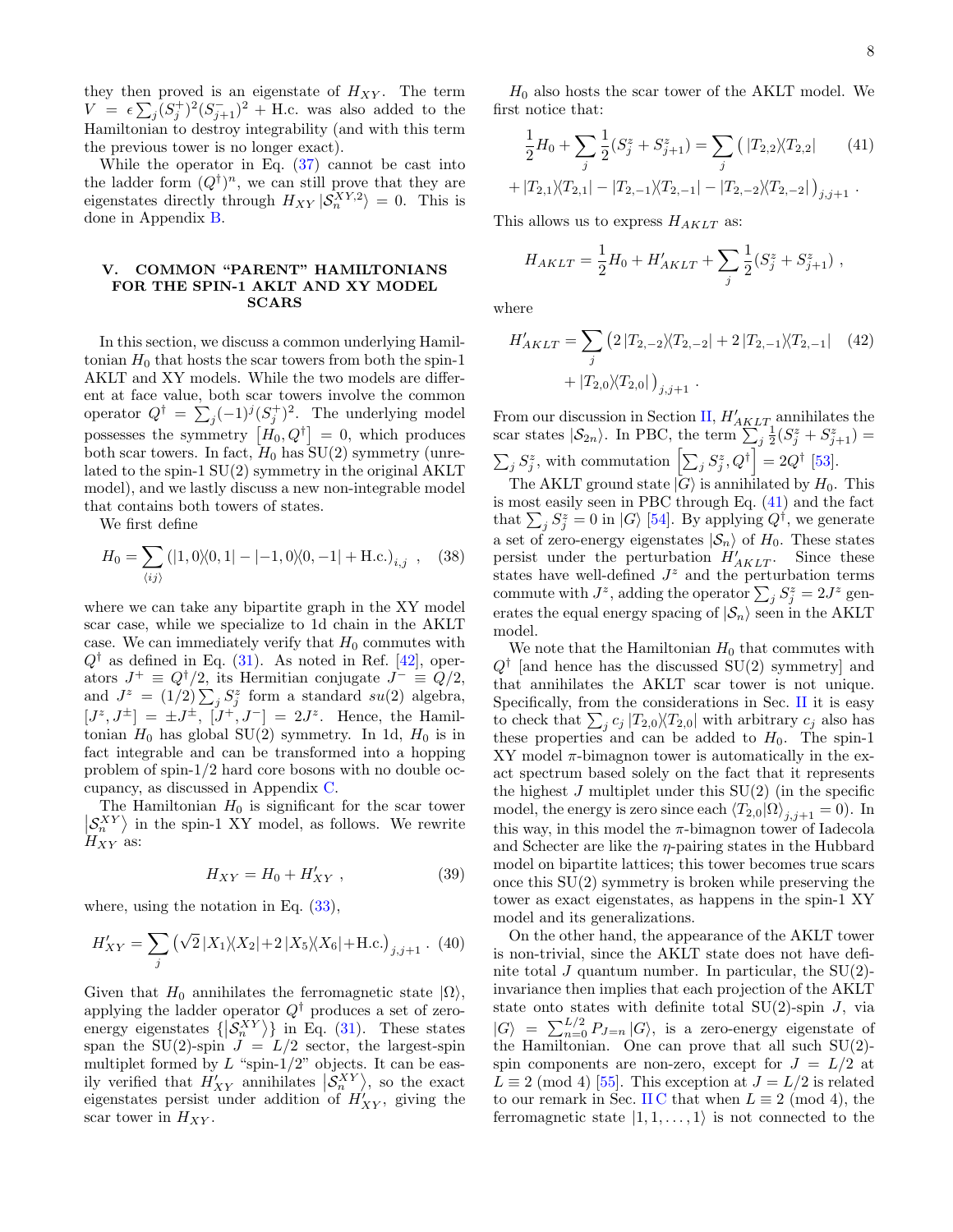AKLT scar tower. One should note, however, that each spin component  $P_{J=n} |G\rangle$  contains product states that are not "string-ordered." The non-string-ordered product states cancel when one sums over all n to form  $|G\rangle$ . Exact diagonalization on the model  $H_0 + \sum_j |T_{2,0}\rangle\langle T_{2,0}|$ for  $L \leq 12$  shows zero-energy eigenstates corresponding to  $P_{J=n}|G\rangle$  in otherwise nonintegrable spectra at sectors  $J^z = 0, k = 0, I = 1, J = n$  (and other sectors related by  $J^{\pm}$ ). These states also appear to be bipartite entanglement entropy outliers.

# <span id="page-8-0"></span>VI. THE DOMAIN-WALL-CONSERVING SPIN-1/2 MODEL

In Ref. [\[43\]](#page-16-25), Iadecola and Schecter also introduced an exact tower of scar states in the following model on a 1d spin- $1/2$  chain of L sites:

$$
H_{1/2}^{IS} = \sum_{j=1}^{L} \lambda \left( \sigma_j^x - \sigma_{j-1}^z \sigma_j^x \sigma_{j+1}^z \right) + \Delta \sigma_j^z + J \sigma_j^z \sigma_{j+1}^z
$$
  
=  $H_{\lambda} + H_z + H_{zz}$ , (43)

where  $\sigma^x$ ,  $\sigma^z$  are the x and z Pauli matrices. The  $H_{\lambda}$  term describes moving of domain walls '01' and '10' (identifying  $|\uparrow\rangle \equiv |1\rangle, |\downarrow\rangle \equiv |0\rangle$ ).  $H_z$  and  $H_{zz}$ are field operators that measure the magnetization and number of domain walls respectively. Consequently the number of domain walls  $N_{DW} = \sum_j (1 - \sigma_j^z \sigma_{j+1}^z)/2 =$  $\sum_j (|01\rangle\langle01| + |10\rangle\langle10|)_{j,j+1}$  is a conserved quantity in this model. (This conservation law is somewhat unusual in that it is not realized as an onsite symmetry in the model.) On the other hand, the magnetization  $\sum_j \sigma_j^z$  is not conserved by the Hamiltonian, but plays an important role for the scar states described below.

This model also exhibits particle-hole symmetry in each symmetry sector:  $\prod_j \sigma_j^{y'} (H_\lambda + H_z + H_{zz}) \prod_j \sigma_j^{y} =$  $-H_{\lambda}-H_{z}+H_{zz}$ , and  $H_{zz}$  is simply a constant on every symmetry sector, because  $N_{DW}$  is fixed. Therefore in each sector, the spectrum is symmetric about  $E = J(L - 2N_{DW})$  [\[56\]](#page-17-1).

This model has also recently been studied in Ref. [\[57\]](#page-17-2) as a  $\mathbb{Z}_2$  lattice gauge theory coupled to spinless fermions, and in Ref. [\[58\]](#page-17-3) in the context of Hilbert space fragmentation in the limit  $\Delta \gg \lambda$ . We note that the model Eq. [\(43\)](#page-8-1) at general parameters does not exhibit Hilbert space fragmentation. This is evident from the fact that all real-space configurations with fixed  $N_{DW}$  can be connected to the common string  $|1010 \cdots 100 \cdots 0\rangle$  via re- $N_{DW}$ 

peated applications of  $H_{\lambda}$ . Reference [\[59\]](#page-17-4) also studied this model with disorder and suggested an experimental realization through "antiblockaded" Rydberg atomic lattices.

The scar tower in Ref. [\[43\]](#page-16-25) is written (up to normal-

ization):

$$
|\mathcal{S}_n^{IS}\rangle = (Q^{\dagger})^n |\Omega\rangle, \quad Q^{\dagger} = \sum_{j=1}^L (-1)^j P_{j-1}^0 \sigma_j^+ P_{j+1}^0 \ , \ (44)
$$

where  $|0\rangle = |00 \cdots 0\rangle$  is the ferromagnetic state with all spins down,  $P_j^0 = |0\rangle\langle 0|_j$  is the projector onto the down state, and  $\sigma_j^+ = |1\rangle\langle 0|_j$ . The scar states  $|S_n^{IS}\rangle$  have energy  $E_n = (2\Delta - 4J)n + (J - \Delta)L$  in PBC. (In OBC) the energy is reduced by  $J$ .) They are equally spaced in energy due to the field operators  $H_z$  and  $H_{zz}$ . It is also notable that because of the projectors in  $Q^{\dagger}$ , these states obey the Rydberg constraint that no two '1's are adjacent. Therefore the scar tower terminates at  $n = L/2$ with the  $\mathbb{Z}_2$  state  $(|10 \cdots 10\rangle + (-1)^{L/2} |01 \cdots 01\rangle)/\sqrt{2}$ . This Rydberg constraint is nowhere present in the Hamiltonian and is therefore dubbed an "emergent kinetic constraint" by Iadecola and Schecter.

<span id="page-8-1"></span>The scar states were originally proven through cancellation of scattering terms, but we can also prove this through the commutator picture. We can easily show that  $|\Omega\rangle$  is annihilated by  $H_{\lambda}$  and is trivially an eigenstate of  $H_z$  and  $H_{zz}$ . Therefore, proving the tower of states amounts to showing that:

<span id="page-8-3"></span>
$$
\left[H_{1/2}^{IS}, Q^{\dagger}\right] \left|\mathcal{S}_{n}^{IS}\right\rangle = (2\Delta - 4J)Q^{\dagger} \left|\mathcal{S}_{n}^{IS}\right\rangle . \tag{45}
$$

A quick calculation yields:

<span id="page-8-2"></span>
$$
[H_z, Q^{\dagger}] = 2\Delta Q^{\dagger} \text{ and } [H_{zz}, Q^{\dagger}] = -4JQ^{\dagger}. \quad (46)
$$

Computing the commutator with  $H_{\lambda}$  is also straightforward but shows non-trivial structure:

$$
[H_{\lambda}, Q^{\dagger}]
$$
\n
$$
= 2\lambda \sum_{j=1}^{L} (-1)^{j} \left( P_{j-1}^{1} \sigma_{j}^{-} \sigma_{j+1}^{+} P_{j+2}^{0} - P_{j-1}^{0} \sigma_{j}^{+} \sigma_{j+1}^{-} P_{j+2}^{1} \right),
$$
\n
$$
(47)
$$

where  $P_j^1 = |1\rangle\langle 1|_j$  is the projector onto the up spin, and  $\sigma_j^- = |0\rangle\langle 1|_j$ . Each local term in Eq. [\(47\)](#page-8-2) annihilates the states  $|S_n^{IS}\rangle$ , because  $P_{j-1}^1\sigma_j^-$  and  $\sigma_{j+1}^-P_{j+2}^1$ are only non-zero on  $|11\rangle$  on the respective sites, which is disallowed by the Rydberg constraint. Therefore  $[H_{\lambda}, Q^{\dagger}] |\mathcal{S}_{n}^{IS}\rangle = 0$ , proving the desired Eq. [\(45\)](#page-8-3).

Iadecola and Schecter also obtained a conjugated scar tower through the global  $\mathbb{Z}_2$  transformation  $\widetilde{G} = \prod_j \sigma_j^x$ , which globally exchanges all '0's and '1's:  $\left|\mathcal{S}_{n}^{(IS)}\right|$  =  $G\big|\mathcal{S}_n^{IS}\big\rangle$ , with energies  $E'_n = -(2\Delta + 4J)n + (J + \Delta)L$ . These satisfy

$$
\left| \mathcal{S}_{n}^{\prime IS} \right\rangle = (Q^{\prime \dagger})^{n} \left| \Omega^{\prime} \right\rangle , \qquad (48)
$$

where  $Q'^{\dagger} = G Q^{\dagger} G = \sum_{j=1}^{L} (-1)^j P_{j-1}^1 \sigma_j^{-} P_{j+1}^1$  and  $|\Omega'\rangle = |11 \cdots 1\rangle$ . We also note that on states of fixed magnetization  $\sum_j \sigma_j^z$ , the action of G is equivalent to that of the particle-hole symmetry  $\prod_j \sigma_j^y$ , up to a sign factor. Here and below we use  $G$  for conceptual simplicity.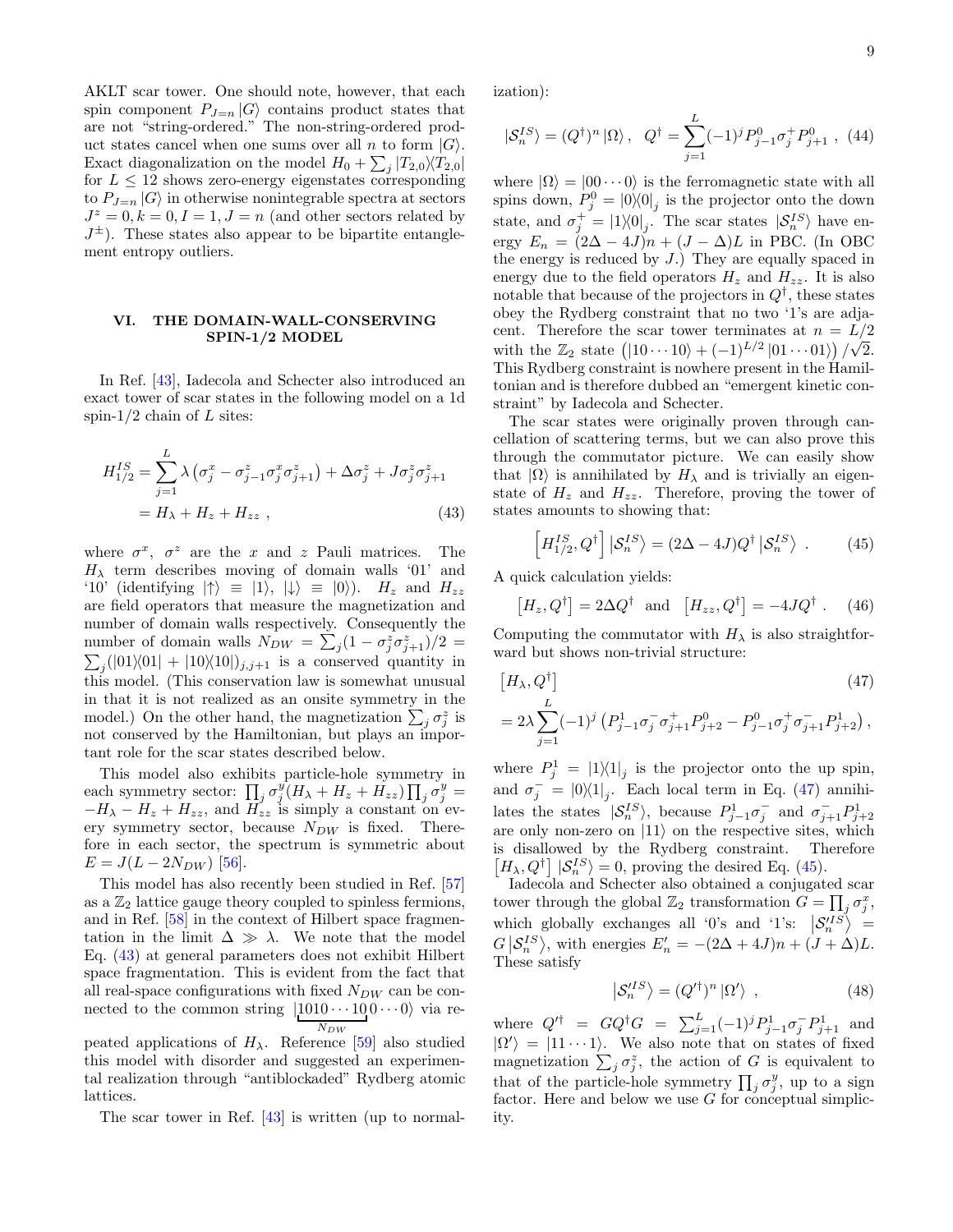# A. New "pyramid" of exact states in the spin-1/2 model

Here we introduce a new set of towers of exact states in the Iadecola-Schecter spin-1/2 model, with PBC and L even. These towers are organized in a structure which we dub a "pyramid." We found these states originally in our exact diagonalization numerical studies. They are, for all  $1 \leq n \leq L/2 - 1$ :

<span id="page-9-2"></span>
$$
\left| \mathcal{S}_{n,m}^{\text{pyr.}} \right\rangle = (\mathcal{P}^{\dagger})^m \left| \mathcal{S}_n^{IS} \right\rangle, \quad m = 0, 1, ..., L - 2n , \quad (49)
$$

where

$$
\mathcal{P}^{\dagger} = \sum_{j=1}^{L} \sum_{l=1}^{L-2} P_{j-1}^{1,l} \sigma_j^+ P_{j+1}^0
$$
\n
$$
= \sum_{j=1}^{L} P_{j-1}^1 \sigma_j^+ P_{j+1}^0 + P_{j-2}^1 P_{j-1}^1 \sigma_j^+ P_{j+1}^0 + \dots,
$$
\n(50)

and

$$
P_{j-1}^{1,l} = |\underbrace{1 \cdots 1}_{l} \rangle \langle \underbrace{1 \cdots 1}_{l} |_{j-l,\dots,j-1} . \tag{51}
$$

Here  $\mathcal{P}^{\dagger}$  is a non-local operator, which enlarges domains of  $l$  '1's by one unit to the right, with coefficient  $l$ . Note that such a move is allowed only if there are at least two '0's separating the domain being enlarged from the next domain of '1's to the right, i.e., the move is not allowed to merge domains of '1's.

As with  $\left|\mathcal{S}_{n}^{IS}\right\rangle$ , these states have  $N_{DW} = 2n$  and  $k = n\pi \pmod{2\pi}$ , these quantities being unchanged by  $\mathcal{P}^{\dagger}$ . The bond inversion number is  $I_b = (-1)^{n+m}$ (this fact will become clear from the wavefunction picture in Section VIB).  $[H_z, \mathcal{P}^{\dagger}] = 2\Delta \mathcal{P}^{\dagger}$ , so the magnetization increases by 2 and these states have energies  $E_{n,m} = E_n + 2\Delta m = 2\Delta(n+m) - 4Jn + (J - \Delta)L.$ We emphasize here that the magnetization is not a conserved quantity in the Hamiltonian, but is well defined for all  $\left|\mathcal{S}_{n,m}^{\text{pyr.}}\right\rangle$ .

While the operator  $Q^{\dagger}$  increases  $N_{DW}$  by 2 in the original Iadecola-Schecter towers, these new towers lie in sectors of constant  $N_{DW}$ . We also remark that for fixed *n*, each tower  $\langle S_{n,m}^{\text{pyr.}} \rangle$  starts from the Iadecola-Schecter scars  $\left|S_n^{IS}\right\rangle$  and ends at their conjugated scars  $\left|S_n^{IS}\right\rangle$ . The various towers form a pyramid-like structure, with the Iadecola-Schecter towers as the outer slopes and our new towers forming the horizontal levels. This is illustrated in Fig. [3.](#page-9-1) It is fairly easy to prove these states in Sec. VIC once we further characterize the states  $S_{n,m}^{\text{pyr}}$ in Sec. VIB. We also give an alternate proof in Ap-pendix [D](#page-14-1) by showing that  $[H_{\lambda}, \mathcal{P}^{\dagger}] | \mathcal{S}_{n,m}^{\text{pyr.}} \rangle = 0.$ 

Taking the global  $\mathbb{Z}_2$  transformation  $G = \prod_j \sigma_j^x$ , we can define the conjugate operator  $\mathcal{P}'^{\dagger} = G\mathcal{P}^{\dagger}G$  such that  $\mathcal{P}'^{\dagger} | \mathcal{S}_{n,m}^{\text{pyr.}} \rangle = | \mathcal{S}_{n,m-1}^{\text{pyr.}} \rangle$  (up to a numerical factor).  $\mathcal{P}'^{\dagger}$ grows domains of '0's to the right and seemingly does not undo  $\mathcal{P}^{\dagger}$ . However, we note that we could have defined



<span id="page-9-1"></span>FIG. 3. "Pyramid" of exact states  $\langle S_{n,m}^{\text{pyr}} \rangle$ , Eq. [\(49\)](#page-9-2), for system size  $L = 8$ . Each point represents an exact state, with *n* increasing upwards  $(n = N_{DW}/2)$  and *m* increasing rightwards  $(m = \sum_j P_j^1 - n)$ . The vertical axis is the (conserved) number of domain walls  $N_{DW}$ . The horizontal axis is the total number of '1's:  $\sum_j P_j^1$ , which is not a conserved quantity under the Hamiltonian, but these states are eigenstates of this operator with eigenvalue  $n+m$ . Ladder operators  $Q^{\dagger}$ ,  $Q^{\prime\dagger}$ ,  $\mathcal{P}^{\dagger}$ , and  $\mathcal{P}^{\prime\dagger}$  are labelled on their respective towers. Ferromagnetic states  $|\Omega\rangle$ ,  $|\Omega'\rangle$ , CDW state  $|\mathbb{Z}_2\rangle$ , and a sample state  $\left| \mathcal{S}_{1,2}^{\text{pyr.}} \right\rangle$  are also labelled. The Iadecola-Schecter towers are the slopes marked with a dotted line, and our new towers are the horizontal lines.

 $\mathcal{P}^{\dagger}$  as growing domains to the left, and this would have produced equivalent states (up to a sign factor), which will become particularly clear after Sec. VIB. Therefore, we can also go from  $\left|\mathcal{S}_{n,m}^{\text{pyr}}\right\rangle$  to  $\left|\mathcal{S}_{n,m-1}^{\text{pyr}}\right\rangle$  by growing domains of '0's either to the left or right.

Lastly, we note that numerical calculations of bipartite entanglement entropy (EE) reveal these states to be EE outliers, as illustrated in Fig. [4.](#page-10-1) While this is not a proof of sub-volume law EE scaling, this suggests that these "pyramid" states are indeed scar states [\[60\]](#page-17-5).

# <span id="page-9-0"></span>B. Characterization of  $\left|\mathcal{S}^{\mathbf{pyr.}}_{n,m}\right\rangle$

It is instructive to discuss these states for small  $n$  (at the base of the "pyramid"). For  $n = 1$ , these states are the set of "bound magnons":

<span id="page-9-3"></span>
$$
\left| \mathcal{S}_{1,m}^{\text{pyr.}} \right\rangle = \sum_{j=1}^{L} (-1)^j \left| 0 \cdots 0 \, 1_j 1 \cdots 1 \, 0 \cdots 0 \right\rangle, \tag{52}
$$

for  $1 \leq m \leq L-2$  (here and when writing other  $\left|\mathcal{S}_{n,m}^{\text{pyr}}\right\rangle$ states below, we drop overall numerical factors). One can verify easily that these are annihilated by  $H_{\lambda}$ . These states comprise the whole  $N_{DW} = 2$ ,  $k = \pi$ ,  $I = \pm 1$  sectors. The other  $(k, I)$  sectors with  $N_{DW} = 2$  are in fact also exactly solvable and are discussed in Appendix [E.](#page-15-0)

For  $n = 2$ , we discuss the cases  $m = 1, 2$ .  $m = 1$  is the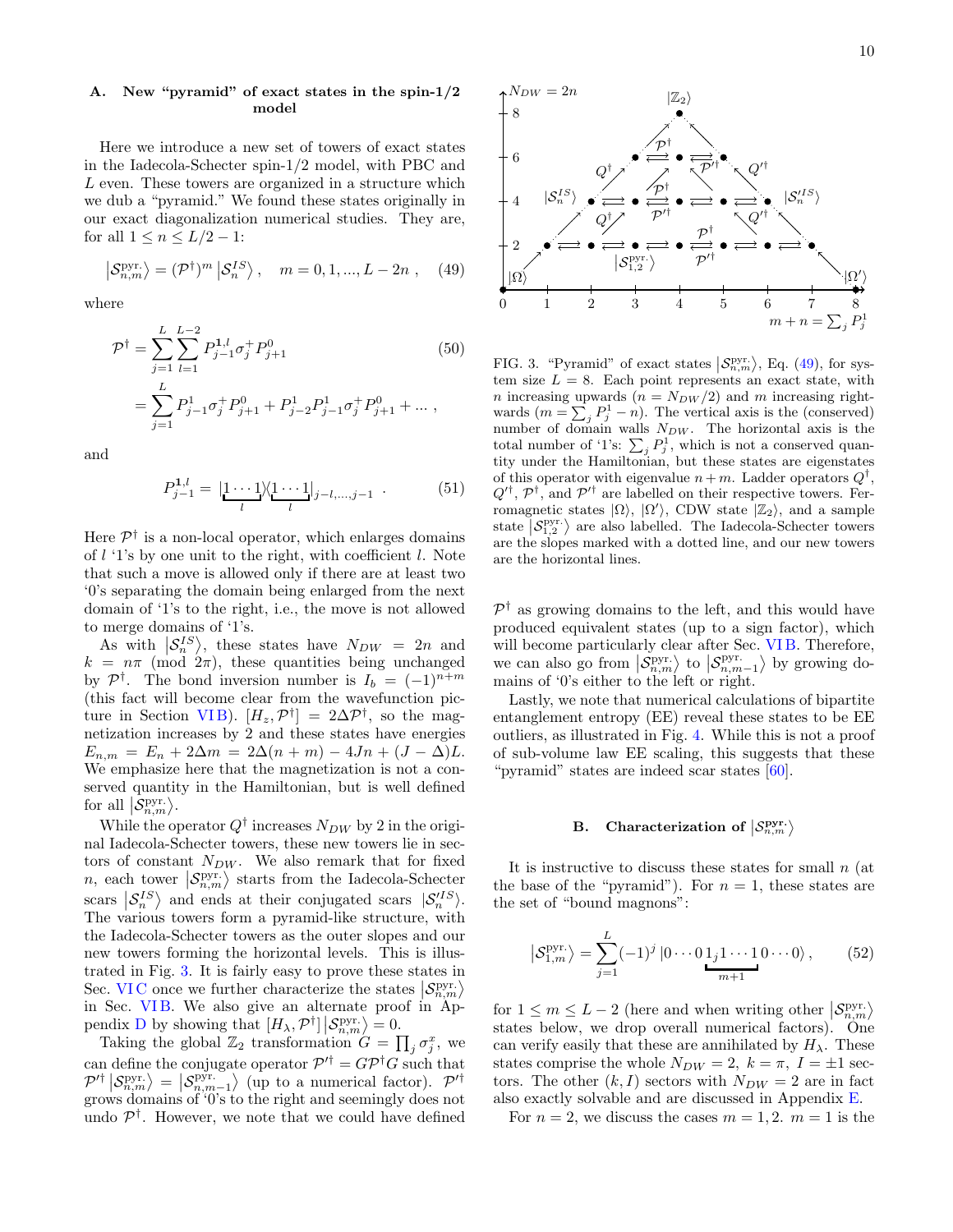

<span id="page-10-1"></span>FIG. 4. Plot of bipartite EE computed in a  $L = 20$  chain with PBC, for  $\lambda = 1, \Delta = 1, J = 0.25$ . We display the  $N_{DW} = 8, k = 0, I_b = 1$  sector, with Hilbert space dimension 6478. The pyramid states  $\left| \mathcal{S}_{4,m}^{\text{pyr.}} \right\rangle$  for  $m = 0, 2, 4, 6, 8, 10, 12$ are marked with red crosses. The spectrum also clearly exhibits particle-hole symmetry about  $E = J(L - 2N_{DW}) = 1$ .

state:

$$
\left| \mathcal{S}_{2,1}^{\text{pyr.}} \right\rangle = \sum_{i < j} (-1)^{i+j} \left( \left| \cdots 01_i 0 \cdots 01_j 1 0 \cdots \right\rangle \right) \tag{53}
$$
\n
$$
+ \left| \cdots 01_i 1 0 \cdots 01_j 0 \cdots \right\rangle \right) ,
$$

with the understanding that only the states with two separated domains of '1's are allowed. In this case, one of the domains must be '1' and the other must be '11'; the domains can be anywhere on the chain subject to not touching; and each such configuration contributes with the specific sign.

Larger m's show more non-trivial patterns of domains. For example, for  $m = 2$ :

$$
\left| \mathcal{S}_{2,2}^{\text{pyr.}} \right\rangle = \sum_{i < j} (-1)^{i+j} \left( 2 \left| \cdots 01_i 0 \cdots 01_j 110 \cdots \right\rangle \right) \tag{54}
$$
\n
$$
+ 2 \left| \cdots 01_i 11 \cdots 01_j 0 \cdots \right\rangle + 2 \left| \cdots 01_i 10 \cdots 01_j 10 \cdots \right\rangle \right),
$$

again with the understanding that only the states with non-touching domains are allowed. In this case, the two domains can be  $\frac{1}{11}$  or  $\frac{11}{11}$  type, but again all configurations have the same weight and specific signs. The  $|\cdots 01_i10 \cdots 01_j10 \cdots \rangle$  term gains a factor of two because it has two preimages in  $\left| \mathcal{S}_{2,1}^{\text{pyr}} \right|$ , with the '11' at the *i* site or j site, while the  $|\cdots 01_i0 \cdots 01_j110 \cdots\rangle$ -type terms gain an equal factor of two from  $\mathcal{P}^{\dagger}$ . Similarly,  $\left|\mathcal{S}_{2,3}^{\text{pyr}}\right\rangle$ contains an equal superposition of states with '1'/'1111' and  $'11'$ /' $111'$  domains.

This characteristic holds generally, and we can write  $|S_{n,m}^{\text{pyr.}}\rangle$  as the superposition of domains of '1's, each with

wavenumber  $k = \pi$ :

<span id="page-10-2"></span>
$$
\left| \mathcal{S}_{n,m}^{\text{pyr.}} \right\rangle = \sum_{i_1 < i_2 < \ldots < i_n} \sum_{(l_j)} (-1)^{\sum_j i_j} \left| i_1, \ldots, i_n \right\rangle_{(l_1, \ldots, l_n)},
$$
\n(55)

where  $\{i_j\}$  denotes the starting positions of the n domains with lengths  $l_1, ..., l_n$ , constrained such that the domains are at least 1 site apart. The sums are over all possible  $\{i_j\}$  and all domain lengths  $(l_j)$  obeying  $\sum_{j} l_j = n+m$ . Thus,  $\left| \mathcal{S}_{n,m}^{\text{pyr.}} \right\rangle$  is an equal weight superposition of all states with  $N_{DW} = 2n$  and  $\sum_j P_j^1 = n + m$ , with each domain carrying wavenumber  $\tilde{k} = \pi - \text{tak}$ ing reference from the start points of all domains. We can also take reference from all domain end points, or describe  $\left\langle \mathcal{S}_{n,m}^{\text{pyr.}} \right\rangle$  as a superposition of all domains of '0's with  $\sum_j P_j^0 = L - m - n$  and take reference from their start or end points. These descriptions are all equivalent up to sign factors.

We will now see that the nonlocality of  $\mathcal{P}^{\dagger}$  is in fact necessary to construct this equal superposition, by compensating for combinatorial factors. To obtain Eq.  $(55)$  from Eq.  $(49)$ , note that a given configuration  $|i_1,...,i_n\rangle_{(l_1,...,l_n)}$  of *n* domains with lengths  $(l_1,...,l_n)$ must come from the state  $|i_1, ..., i_n\rangle_{(1,...,1)}$  in  $\left|\mathcal{S}_n^{IS}\right\rangle$ , because domains grow to the right. We express the action of  $({\cal P}^{\dagger})^m$  on this state as:

$$
(\mathcal{P}^{\dagger})^{m} |i_{1},...,i_{n}\rangle_{(1,..,1)} = (p_{i_{1}}^{\dagger}+...+p_{i_{n}}^{\dagger})^{m} |i_{1},...,i_{n}\rangle_{(1,..,1)},
$$

where  $p_{i_j}^{\dagger}$  grows the domain starting at site  $i_j$ , of length l, with coefficient  $l$ . Therefore when a domain grows from length 1 to  $l_j$  it accumulates a factor of  $(l_j - 1)!$ . The term in the expansion of  $(p_{i_1}^{\dagger} + ... + p_{i_n}^{\dagger})^m$  which produces the state  $|i_1, ..., i_n\rangle_{(l_1, ..., l_n)}$  is  $(p_{i_1}^{\dagger})^{l_1-1} \cdots (p_{i_n}^{\dagger})^{l_n-1}$ . From the multinomial expansion, this has coefficient  $m!/((l_1 -$ 1)! · ·  $(l_n - 1)$ !). The operators  $(p_{i_1}^{\dagger})^{l_1 - 1} \cdots (p_{i_n}^{\dagger})^{l_n - 1}$ compensate this with a coefficient  $((l_1-1)! \cdots (l_n-1)!)$ . Therefore every state  $|i_1, ..., i_n\rangle_{(l_1, ..., l_n)}$  in  $|\mathcal{S}_{n,m}^{\text{pyr.}}\rangle$  is multiplied by the same factor  $m!$ , giving the desired Eq.  $(55)$ .

# <span id="page-10-0"></span>C. Proof of  $\left|\mathcal{S}^{\mathbf{pyr.}}_{n,m}\right\rangle$

Having established the allowed real-space configurations and their amplitudes in  $\left|\mathcal{S}_{n,m}^{\text{pyr.}}\right\rangle$ , we can immediately prove that  $H_{\lambda} | S_{n,m}^{\text{pyr.}} \rangle = 0$ . To do so we note the action of  $H_{\lambda}$  is to grow domains of '1's to the left or right, when possible, and to shrink domains of '1's to the left or right, whenever that domain has length  $l > 1$ :

$$
\sigma_j^x - \sigma_{j-1}^z \sigma_j^x \sigma_{j+1}^z = 2(P_{j-1}^1 \sigma_j^x P_{j+1}^0 + P_{j-1}^0 \sigma_j^x P_{j+1}^1)
$$
\n
$$
= 2(|110\rangle\langle100| + |100\rangle\langle110| + |011\rangle\langle001| + |001\rangle\langle011|).
$$
\n(56)

The shrinking of domains of '1's can be equivalently thought of as growing domains of '0's to the left or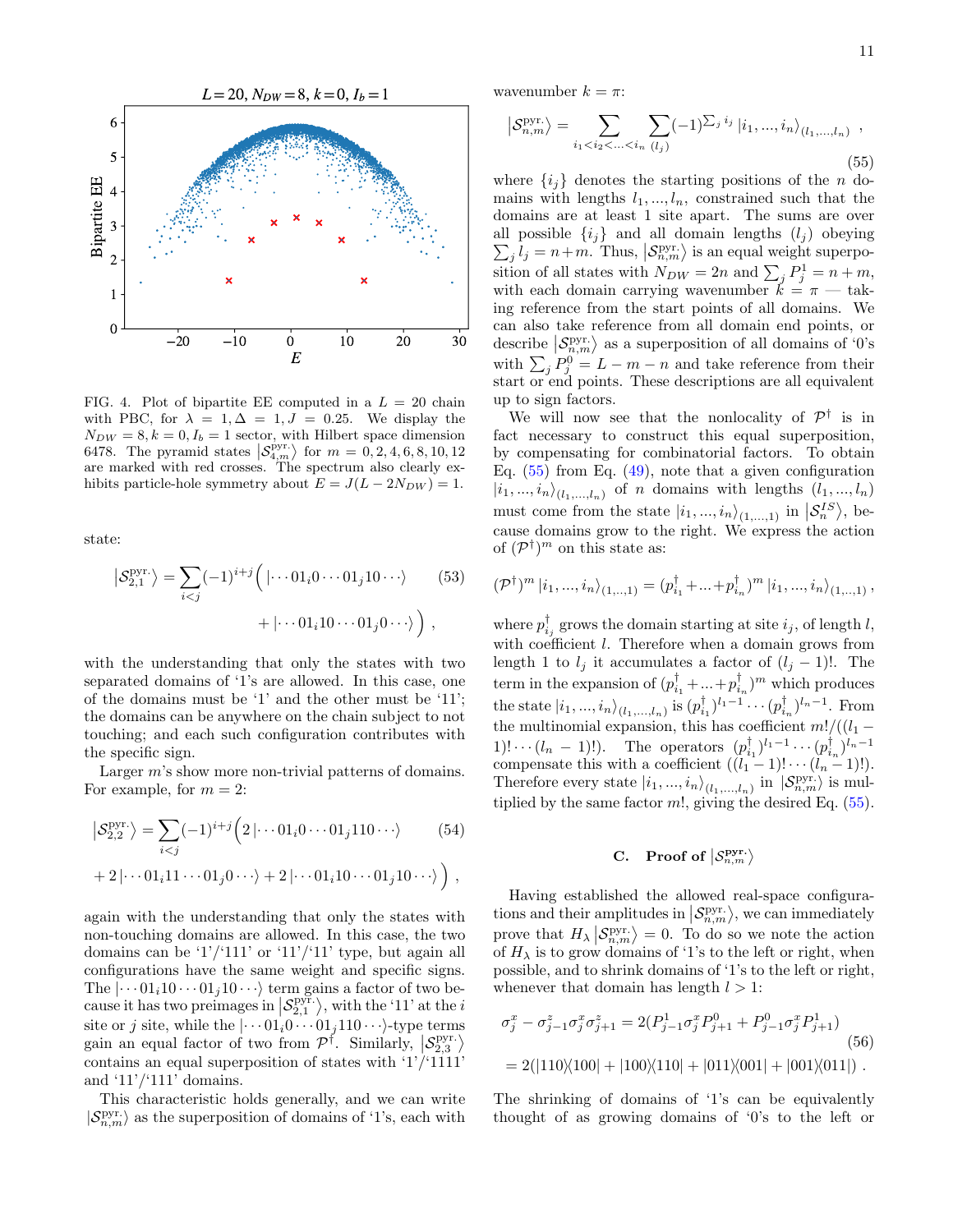right, whenever possible. We accordingly split  $H_{\lambda}$  =  $H_\lambda^{(1)}+H_\lambda^{(0)}$  $\chi^{(0)}$ , with  $H_{\lambda}^{(1)}$  $\lambda^{(1)}$  the terms that grow domains of '1's and  $H_{\lambda}^{(0)}$  $\lambda$ <sup>(0)</sup> the terms that grow domains of '0's.

To show that  $H_{\lambda}^{(1)}$  $\left\langle \lambda \right\rangle \left| \mathcal{S}_{n,m}^{\text{pyr.}} \right\rangle = 0$ , we note that given a configuration of domains in the image  $H_{\lambda}^{(1)}$  $\lambda^{(1)}\left| \mathcal{S}^{\rm pyr.}_{n,m} \right\rangle$ 

$$
\left|\cdots 0\,1_{i_j}\,1\cdots 1\,0\cdots\right\rangle ,
$$

for each domain of length  $l > 1$  like the exhibited jth domain above, has two preimages in  $\langle S_{n,m}^{\text{pyr}} \rangle$  in which the jth domain was grown:

$$
(-1)^{i_j}\left(\mid\cdots 0_{\underbrace{1_{i_j}1\cdots 1}_{l-1}00\cdots\rangle-\mid\cdots 00_{\underbrace{1_{i_j+1}1\cdots 1}_{l-1}0\cdots\rangle}\right).
$$

The two preimages have opposite signs because the corresponding domain is shifted by one between the two, and hence the corresponding contributions in  $H_{\lambda}^{(1)}$  $\mathcal{S}_{n,m}^{(1)} \left| \mathcal{S}_{n,m}^{\text{pyr.}} \right\rangle$ cancel. This is true for every domain in  $H_{\lambda}^{(1)}$  $\big\{\lambda \atop \lambda \in \mathbb{R}^{n,m}, m\big\},$ except for those with length  $l = 1$ , for which there is no preimage to consider because that domain could not have been grown. Since all configurations in  $H_{\lambda}^{(1)}$  $\left|\mathcal{S}^{\text{pyr.}}_{n,m}\right\rangle$ have at least one domain of length  $l > 1$ , it follows that  $H_\lambda^{(1)}$  $\left|\mathcal{S}_{n,m}^{\text{pyr.}}\right\rangle = 0.$ 

Since the descriptions of  $\langle \mathcal{S}_{n,m}^{\text{pyr.}} \rangle$  are equivalent for domains of '0's, this also shows that  $H_{\lambda}^{(0)}$  $\mathcal{S}_{n,m}^{(0)}\left|\mathcal{S}_{n,m}^{\text{pyr.}}\right\rangle = 0.$  This proves the desired  $H_{\lambda}$   $\left\langle S_{n,m}^{\text{pyr}} \right\rangle = 0$  and therefore that  $\left| \mathcal{S}_{n,m}^{\text{pyr}} \right\rangle$  are eigenstates of  $H_{1/2}^{IS}$ . The "equal weight superposition" of all domain length configurations was essential to let us move from the description of domains of '1's to domains of '0's. An alternate proof is given in Appendix [D,](#page-14-1) by showing that  $[H_{\lambda}, \mathcal{P}^{\dagger}] | \mathcal{S}_{n,m}^{\text{pyr.}} \rangle = 0.$ 

#### D. Other towers of states in the "pyramid"

In addition to allowing us to move between states  $\left|\mathcal{S}_{n,0}^{\text{pyr}}\right\rangle = \left|\mathcal{S}_{n}^{IS}\right\rangle$ , the operator  $Q^{\dagger}$  in fact also allows us to move between states  $\left| \mathcal{S}^{\text{pyr.}}_{n,1} \right\rangle$ :

<span id="page-11-0"></span>
$$
\left| \mathcal{S}_{n,1}^{\text{pyr.}} \right\rangle = (Q^{\dagger})^{n-1} \left| \mathcal{S}_{1,1}^{\text{pyr.}} \right\rangle . \tag{57}
$$

This gives an alternate proof for  $\left| \mathcal{S}_{n,1}^{\text{pyr}} \right|$ , which is immediate from the commutator in Eq. [\(47\)](#page-8-2). Since we know that  $\left| \mathcal{S}_{1,1}^{\text{pyr}} \right|$  is an eigenstate, we just have to show that the commutator annihilates all  $\left| \mathcal{S}_{n,1}^{\text{pyr}} \right\rangle$ . To do so we simply write:

$$
\left[H_{\lambda}, Q^{\dagger}\right] \left| \mathcal{S}_{n,1}^{\text{pyr.}} \right\rangle / (2\lambda)
$$
\n(58)

$$
= \sum_{j=1}^{L} (-1)^{j} (|1010\rangle\langle 1100| - |0101\rangle\langle 0011|)_{j-1,\ldots,j+2} |S_{n,1}^{\text{pyr.}}\rangle
$$

$$
=\sum_{j=1}^{L}(-1)^{j}|01010\rangle\big(\langle01100|+\langle00110|\big)_{j-2,..,j+2}|\mathcal{S}^{\rm pyr.}_{n,1}\rangle\!=\!0.
$$

In going to the last line we used that in  $\mathcal{S}_{n,1}^{\text{pyr}}$ , the sequence '11' is always surrounded by '0's. Finally, the '11' bound magnon has wavenumber  $k = \pi$ , hence the expression is 0. [More algebraically,  $\left| \mathcal{S}_{1,1}^{\text{pyr}} \right\rangle$  is in the common null space of all  $|...|((01100|+(00110))_{j-2,\dots,j+2}$ , and this null space is preserved by the action of  $Q^{\dagger}$ .

The same expression Eq. [\(57\)](#page-11-0) does not work for  $\left|\mathcal{S}_{n,m}^{\text{pyr}}\right\rangle$ with  $m > 1$  because there are more types of domains than simply '1' and ' $1^{m+1}$ '. This is also related to the fact that the "ladder operators"  $Q^{\dagger}$  and  $\mathcal{P}^{\dagger}$  do not commute. However, we note that we trivially have, for  $m > 1$ :

$$
\begin{aligned} \left| \mathcal{S}_{n,m}^{\text{pyr.}} \right\rangle &= \left( (\mathcal{P}^{\dagger})^m Q^{\dagger} (\mathcal{P}'^{\dagger})^m \right)^{n-1} \left| \mathcal{S}_{1,m}^{\text{pyr.}} \right\rangle \\ &= \left( (\mathcal{P}^{\dagger})^{m-1} Q^{\dagger} (\mathcal{P}'^{\dagger})^{m-1} \right)^{n-1} \left| \mathcal{S}_{1,m}^{\text{pyr.}} \right\rangle \end{aligned} \tag{59}
$$

where we used that  $\mathcal{P}'^{\dagger}$  undoes the action of  $\mathcal{P}^{\dagger}$  on the states in the pyramid and used  $Q^{\dagger}$  to move upwards either along the side of the pyramid or along one level below it.

# VII. CONCLUSION

Using a common framework of showing that the commutator  $[H, Q^{\dagger}]$  annihilates states in a special subspace, we have provided simple proofs for the exact towers of states in the 1d AKLT models, spin-1 XY model and the domain-wall-conserving spin-1/2 model. This not only clarifies the structure of these scar states but also allows us to immediately provide a family of Hamiltonians that share the AKLT scar states. We also introduce new exact towers in the spin-1/2 model, which are organized in a pyramid-like structure. This shows that the spin-1/2 model hosts many more exact states in PBC than it was thought to, and enhances our understanding of the known scar tower.

Answering the question of whether the discussed scar tower models can be cast in Shiraishi-Mori form is an interesting problem for future work. The commutator framework also hints at a generalization of the Shiraishi-Mori structure to engineer Hamiltonians which host scar towers and more generally improve our understanding of quantum many-body scars. Realizing the ingredients of our simple theorem in Eq. [\(1\)](#page-0-0) presents a heuristic for producing models with scar towers. We note that a very recent paper [\[45\]](#page-16-18) does a subcase of this with their operator  $Q^+$  being essentially a symmetry of a base Hamiltonian, atop which they add perturbations that annihilate a tower of scar states. In Sec. [V,](#page-7-0) we discuss how the scars in the spin-1 AKLT and XY models are related to an  $SU(2)$  symmetry generated by their ladder operator  $Q^{\dagger}$ . The  $SU(2)$ -invariant "parent Hamiltonian"  $H_0$  is embed- $\text{ded in both models and the } SU(2) \text{ invariance is destroyed}$ by perturbing terms that annihilate the respective scar towers.

While in this paper we focused on exact eigenstates in the subspace W identified in Eq.  $(1)$ , it is also natural to ask about the thermalization dynamics of other states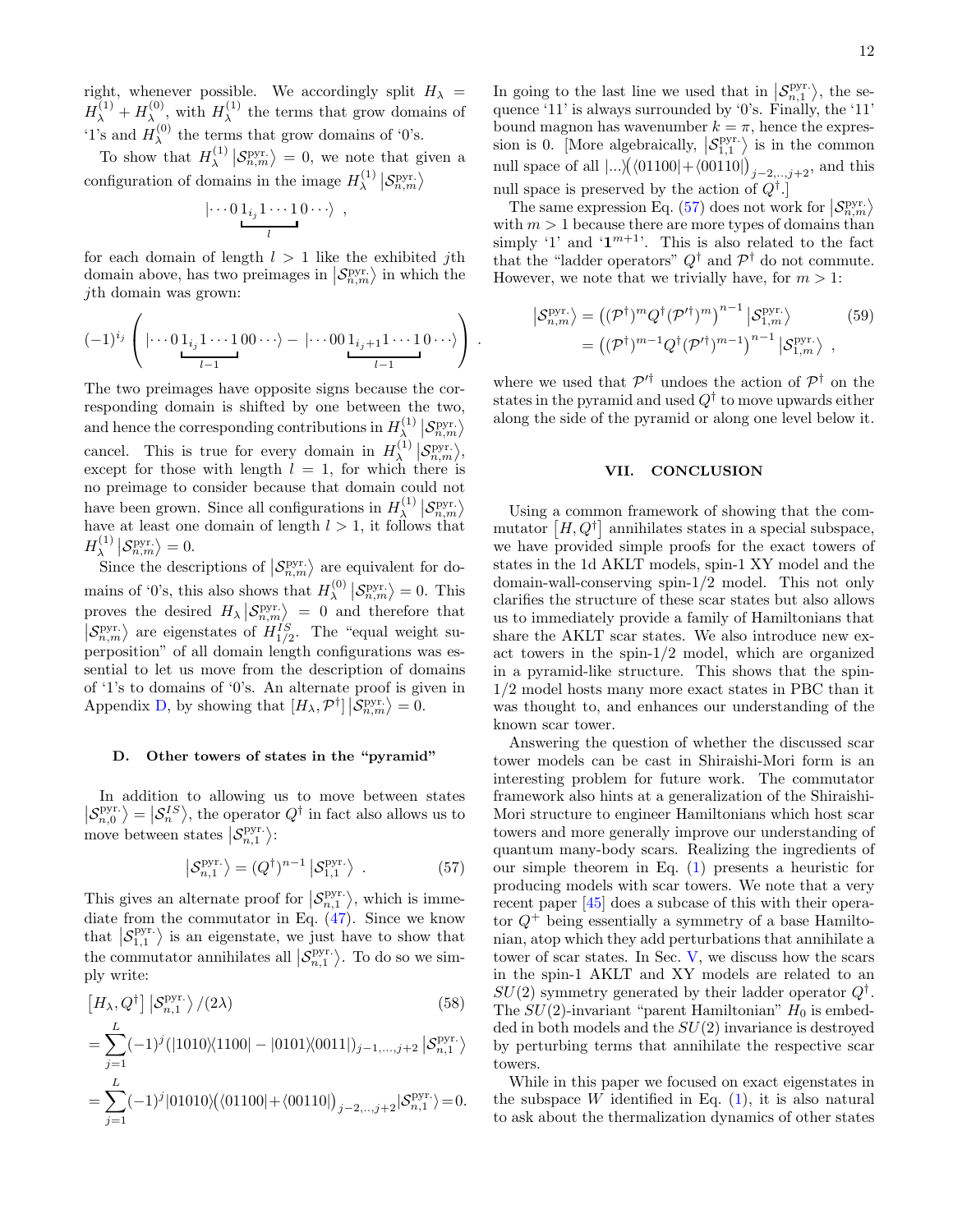in  $W$ . The AKLT model exhibits such a space  $W$  that is larger than its scar tower, and could be an interesting subject for future work.

Finally, we highlight our finding of the pyramid structure of scar states in the domain-wall-preserving spin-1/2 chain. We have not encountered such a structure before, and it would be interesting to study properties of all states in the pyramid, develop better understanding of aspects of the model responsible for it, and also look for other models realizing such scars.

# ACKNOWLEDGMENTS

We thank Alvaro Alhambra, Anushya Chandran, Timothy Hsieh, Rahul Nandkishore, Tibor Rakovszky, and Christopher Turner for valuable discussions. We also thank Andrei Bernevig, Juan P. Garrahan, Thomas Iadecola, Hosho Katsura, Sanjay Moudgalya, Zlatko Papić, and Nicolas Regnault for comments and discussions on the manuscript. D. M. acknowledges funding from the James C. Whitney SURF Fellowship, Caltech Student-Faculty Programs. This work was also supported by National Science Foundation through Grant DMR-1619696. C.-J. L. acknowledges support from Perimeter Institute for Theoretical Physics. Research at Perimeter Institute is supported in part by the Government of Canada through the Department of Innovation, Science and Economic Development Canada and by the Province of Ontario through the Ministry of Economic Development, Job Creation and Trade.

## <span id="page-12-0"></span>Appendix A: Two-site spin states in the spin-1 AKLT model

Here we list the states of total spin  $J$  and magnetization M defined on spin-1's on two sites. We use these states extensively in our discussion of the scar states in the spin-1 AKLT model in Section [II:](#page-1-0)

$$
|T_{2,-2}\rangle = |-1, -1\rangle , |T_{2,-1}\rangle = \frac{1}{\sqrt{2}} (|0, -1\rangle + |-1, 0\rangle) ,
$$
  
\n
$$
|T_{2,0}\rangle = \frac{1}{\sqrt{6}} (|1, -1\rangle + 2|0, 0\rangle + |-1, 1\rangle) ,
$$
  
\n
$$
|T_{2,1}\rangle = \frac{1}{\sqrt{2}} (|1, 0\rangle + |0, 1\rangle) , |T_{2,2}\rangle = |1, 1\rangle,
$$
  
\n
$$
|T_{1,-1}\rangle = \frac{1}{\sqrt{2}} (|0, -1\rangle - |-1, 0\rangle) ,
$$
  
\n
$$
|T_{1,0}\rangle = \frac{1}{\sqrt{2}} (|1, -1\rangle - |-1, 1\rangle) ,
$$
  
\n
$$
|T_{1,1}\rangle = \frac{1}{\sqrt{2}} (|1, 0\rangle - |0, 1\rangle) ,
$$
  
\n
$$
|T_{0,0}\rangle = \frac{1}{\sqrt{3}} (|1, -1\rangle - |0, 0\rangle + |-1, 1\rangle) .
$$

# <span id="page-12-2"></span>Appendix B: Proof of additional scar tower in the spin-1 XY model

Schecter and Iadecola numerically found and conjectured an additional scar tower  $\langle \mathcal{S}_n^{XY,2} \rangle$  that is only present in 1d with  $J_3 = D = 0$ . This tower was subsequently proven in by Chattopadhyay et. al. [\[44\]](#page-16-30) by compressing the states into a bond dimension two MPS state and using MPS techniques to show that the variance of  $H_{XY}$  vanishes in this state. Here we present an alternative proof through direct evaluation of  $H_{XY} | \mathcal{S}_n^{XY,2} \rangle$ . We first note that  $H_z \left| \mathcal{S}_n^{XY,2} \right\rangle = h(2n - L) \left| \mathcal{S}_n^{XY,2} \right\rangle$  and the perturbation V in Ref.  $[44]$  annihilates these scar states. We then have to show that Eq. [\(37\)](#page-6-1) is an eigenstate of  $H_{XY}$ , specifically that  $H_{XY} | \mathcal{S}_n^{XY,2} \rangle = 0$ , where:

$$
\left| \mathcal{S}_{n}^{XY,2} \right\rangle = \mathcal{O}_{n} \left| \Omega \right\rangle, \quad \left| \Omega \right\rangle = \left| -1, -1, \cdots, -1 \right\rangle, \quad \text{(B1)}
$$
\n
$$
\mathcal{O}_{n} = \sum_{i_{1} \neq \cdots \neq i_{n}} (-1)^{\sum_{j} i_{j}} (S_{i_{1}}^{+} S_{i_{1}+1}^{+}) \cdots (S_{i_{n}}^{+} S_{i_{n}+1}^{+}) \ .
$$

To do so we trivially require that  $i_1 < \cdots < i_n$  and write:

$$
H_{XY}\mathcal{O}_n |\Omega\rangle = \sum_{i_1 < \dots < i_n} \left( \sum_{l \in \mathcal{L}} h_l \right) (-1)^{\sum_j i_j} s_{i_1} \dots s_{i_n} |\Omega\rangle,
$$
\n
$$
\mathcal{L} = \bigcup_{j=1}^n \{i_j - 1, i_j, i_j + 1\} \,, \tag{B2}
$$

where we have abbreviated  $s_{i_j} = S^+_{i_j} S^+_{i_j+1}$  and  $h_l =$  $(S_l^+ S_{l+1}^- + S_l^- S_{l+1}^+)$  /2. The sum over l in  $\mathcal L$  keeps only the nontrivial Hamiltonian terms. We can then split the sum as follows:

<span id="page-12-3"></span>
$$
H_{XY}\mathcal{O}_n |\Omega\rangle
$$
\n
$$
= \sum_{j=1}^n \sum_{\{i_k, k \neq j\}} \left( \sum_{i_j=i_{j-1}+1}^{i_{j+1}-1} (-1)^{i_j} g_{i_j} (i_{j-1}, i_j, i_{j+1}) s_{i_j} \right)
$$
\n
$$
\times \prod_{k \neq j} (-1)^{i_k} s_{i_k} |\Omega\rangle,
$$
\n(B3)

where the  $g_{i_j}$   $(i_{j-1}, i_j, i_{j+1})$  denotes that we assign a group of Hamiltonian terms in  $\mathcal L$  to each of the  $i_j$  in such a way that it avoids double counting. This grouping can depend also on the relative positions of  $i_{i-1}$  and  $i_{j+1}$ . Specifically, it always includes  $h_{i_j}$  but also includes full, parts, or none of  $h_{i_j-1}$  and  $h_{i_j+1}$ , depending on the distance of  $i_j$  to  $i_{j\pm 1}$ . We outline the groupings below and state it explicitly in Eq. [\(B7\)](#page-13-0).

<span id="page-12-1"></span>The motivation for such a rewriting is to isolate each  $i_j$ . The term in the parentheses is then a sum over all possible  $i_j$ , keeping all other  $i_k$  fixed. We will prove that  $H_{XY}\mathcal{O}_n |\Omega\rangle = 0$  by showing that each bracketed term in Eq. [\(B3\)](#page-12-3) gives 0, via pairwise cancellations of contributions to the sum inside the bracket.

We start by listing the configurations in  $\mathcal{O}_n |\Omega\rangle$ . Fixing  $i_k, k \neq j$ ,  $i_j$  ranges between  $i_{j-1} + 1$  and  $i_{j+1} - 1$ . In the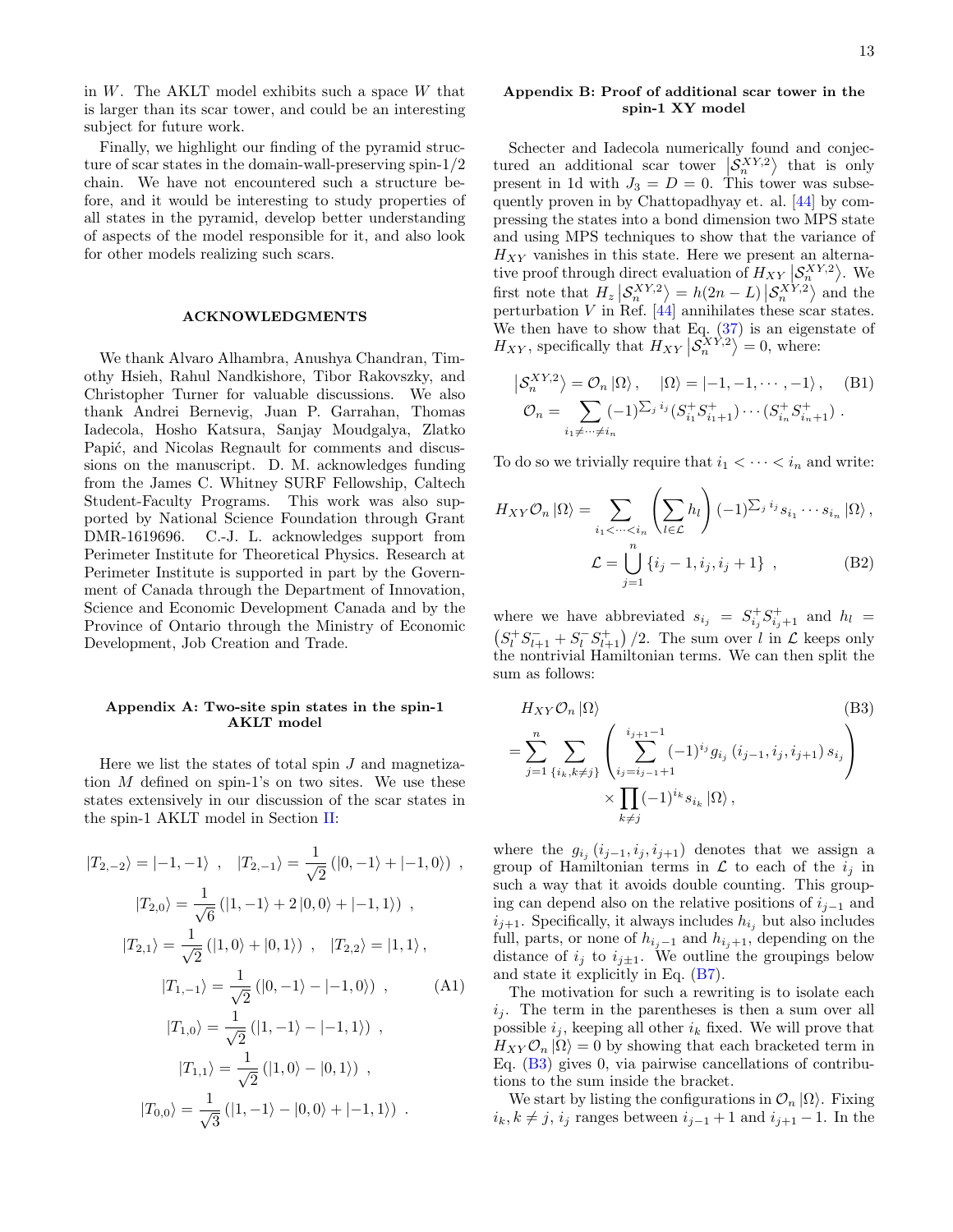below table we list the possible configurations, indicating the positions of  $i_{j-1}, i_j, i_{j+1}$  by underlining them.

<span id="page-13-1"></span>i<sup>j</sup> sign (−1)i<sup>j</sup> sij−<sup>1</sup> sij sij+1 |Ωi ij−<sup>1</sup> + 1 (±) ij−<sup>1</sup> 0+ 0−− · · · −−− ij+1 00 ij−<sup>1</sup> + 2 (∓) 00 0 0 − · · · −−− 00 ij−<sup>1</sup> + 3 (±) 00 − 0 0 · · · −−− 00 . . . . . . ij+1 − 3 (±<sup>0</sup> ) 00 −−− · · · 0 0 − 00 ij+1 − 2 (∓<sup>0</sup> ) 00 −−− · · · − 0 0 00 ij+1 − 1 (±<sup>0</sup> ) 00 −−− · · · −−0 +0 (B4)

In this section we use  $'+\frac{1}{2}$  to denote spin-1 states  $'+1'$ '-1' for concision. We also note that though we write the left and right boundaries as always '0', they can be '+' without affecting the argument. The 'sign' column is meant to indicate that the specific sign factor  $(-1)^{i_j}$ changes sign for each increase of  $i_j$  by one; this will be particularly convenient for noticing cancellations when examining the action of the terms in the Hamiltonian on these configurations.

For each configuration position  $i_j$ ,  $h_k$  is only nonzero when  $k = i_j - 1, i_j$ , or  $i_j + 1$ . We only keep specific terms that interact with  $s_{i_j}$  to avoid double counting. We first consider the action of the terms  $h_{i_j}$ , omitting the constant J:

<span id="page-13-2"></span>
$$
\begin{array}{c|c|c|c|c} i_j & \text{sign} & (-1)^{i_j} h_{i_j} s_{i_{j-1}} s_{i_j} s_{i_{j+1}} | \Omega \rangle \\ i_{j-1} + 1 & ( \pm ) & \frac{00 + - -}{00 + - -} & \cdots & - - - \frac{00}{00} \\ i_{j-1} + 2 & ( \mp ) & \frac{00 - + -}{0} & \cdots & - - - \frac{00}{00} \\ i_{j-1} + 3 & ( \pm ) & \frac{00 - + -}{0} & \cdots & - - - \frac{00}{00} \\ i_{j-1} + 3 & ( \pm ) & \frac{00 - + -}{0} & \cdots & - - - \frac{00}{00} \\ \vdots & \vdots & ( \pm ) & \frac{00 - - -}{0} & \cdots & - - - \frac{00}{00} \\ i_{j+1} - 3 & ( \pm') & \frac{00 - - -}{0} & \cdots & \frac{- + -}{0} \\ i_{j+1} - 2 & ( \mp') & \frac{00 - - -}{0} & \cdots & - - \frac{+ -}{0} \\ i_{j+1} - 1 & ( \pm') & \frac{00 - - -}{0} & \cdots & - - \frac{+ -}{0} \\ i_{j+1} - 1 & ( \pm') & \frac{00 - - -}{0} & \cdots & - - \frac{+ -}{0} \\ \end{array} \tag{B5}
$$

As in Eq. [\(B4\)](#page-13-1) we denote the positions of  $i_{j-1}, i_j$ , and  $i_{j+1}$  by underlining the relevant two sites. Two rows with the same  $i_j$  appear from non-zero action of both terms in each  $h_{i_j}$  and are listed in convenient order. We see that the successive rows above cancel.

We next consider the terms with  $h_{i, \pm 1}$  that we include

in  $g_{i_j}$   $(i_j - 1, i_j, i_j + 1)$ :

<span id="page-13-3"></span>
$$
\begin{array}{c}\n(-1)^{i_j} (h_{i_j-1} + h_{i_j+1}) s_{i_{j-1}} s_{i_j} s_{i_{j+1}} | \Omega \rangle \\
i_j \quad \text{sign} \\
i_{j-1} + 1 \quad \text{(pm)} \\
i_{j-1} + 2 \quad \text{(pm)} \\
i_{j-1} + 2 \quad \text{(pm)} \\
i_{j-1} + 3 \quad \text{(pm)} \\
i_{j-1} + 3 \quad \text{(pm)} \\
i_{j-1} + 3 \quad \text{(pm)} \\
i_{j+1} - 3 \quad \text{(pm)} \\
i_{j+1} - 2 \quad \text{(pm)} \\
i_{j+1} - 2 \quad \text{(pm)} \\
i_{j+1} - 1 \quad \text{(pm)} \\
00 \quad \text{---} \\
\text{---} \\
00 \quad \text{---} \\
\text{---} \\
\text{---} \\
\text{---} \\
\text{---} \\
\text{---} \\
\text{---} \\
\text{---} \\
\text{---} \\
\text{---} \\
\text{---} \\
\text{---} \\
\text{---} \\
\text{---} \\
\text{---} \\
\text{---} \\
\text{---} \\
\text{---} \\
\text{---} \\
\text{---} \\
\text{---} \\
\text{---} \\
\text{---} \\
\text{---} \\
\text{---} \\
\text{---} \\
\text{---} \\
\text{---} \\
\text{---} \\
\text{---} \\
\text{---} \\
\text{---} \\
\text{---} \\
\text{---} \\
\text{---} \\
\text{---} \\
\text{---} \\
\text{---} \\
\text{---} \\
\text{---} \\
\text{---} \\
\text{---} \\
\text{---} \\
\text{---} \\
\text{---} \\
\text{---} \\
\text{---} \\
\text{---} \\
\text{---} \\
\text{---} \\
\text{---} \\
\text{---} \\
\text{---} \\
\text{---} \\
\text{---} \\
\text{---} \\
\text{---} \\
\text{---} \\
\text{---} \\
\text{---} \\
\text{---} \\
\text{---} \\
\text{---} \\
\text{---} \\
\text{---} \\
\text{---} \\
\text{---} \\
\text{---} \\
\text{---} \\
\text{---} \\
\text{---} \\
\text{---} \\
\text{---} \\
\text{---} \\
\text{---} \\
\text{---} \\
\text{---} \\
\text{---} \\
\text{---} \\
\text{---} \\
\text{---} \\
\text{---} \\
\text{---} \\
\text{---
$$

Again, we denote the positions of  $i_{j-1}$ ,  $i_j$ , and  $i_{j+1}$ by underlining the relevant two sites [so the result of  $(-1)^{i_j} s_{i_{j-1}} s_{i_j} s_{i_{j+1}} |\Omega \rangle$  can be read from Eq. [\(B4\)](#page-13-1)], while we indicate which of the h terms acts in the last column. Note that near the boundaries we only include parts of the  $h$  terms to avoid double counting, which is marked and explained as follows: The \* indicates that when  $i_j = i_{j\pm 1} \mp 1$ , the  $h_{i_j\pm 1} s_{i_j}$  term is left out to avoid double counting because it appears in the sum Eq. [\(B5\)](#page-13-2) (for  $i_{j\pm 1}$  instead of  $i_j$ ) as  $h_{i_{j\pm 1}}s_{i_{j\pm 1}}$ . The \*\* indicates that when  $i_j = i_{j\pm 1} \mp 2$ , in the term  $h_{i_j \pm 1} s_{i_j}$ , to avoid double counting with Eq. [\(B6\)](#page-13-3) (for  $i_{j\pm 1}$  instead of  $i_j$ ), we only keep the  $h_{i_{j-1}+1}^{+-} = S^+_{i_{j-1}+1} = S^-_{i_{j-1}+2}$ and  $h_{i_{j+1}-1}^{-+} = S_{i_{j+1}-1}^{-} S_{i_{j+1}}^{+}/2$  terms (the ones where the minus is "facing inwards"). We also point out that the above table is correct for  $i_{j+1} - i_{j-1} \geq 4$ . For  $i_{j+1} - i_{j-1} < 4$  boundary effects at both ends have to be considered for each term, which follows the general formula for  $g_{i_j}$   $(i_{j-1}, i_j, i_{j+1})$  given in Eq. [\(B7\)](#page-13-0); one can construct similar table for each such case as well. Having taken care not to double count any terms, we see that the successive rows in Eq.  $(B6)$  cancel, and this proves the desired  $H_{XY}$  $\left| \mathcal{S}_n^{XY,2} \right\rangle = 0$ .

To summarize, the grouping  $g_{i_j}$   $(i_j - 1, i_j, i_j + 1)$  is as follows:

$$
g_{i_j} (i_j - 1, i_j, i_j + 1) =
$$
\n
$$
h_{i_j} + \begin{cases} h_{i_j - 1}, i_j > i_{j-1} + 2 \\ h_{i_j - 1}^+, i_j = i_{j-1} + 2 \\ 0, i_j = i_{j-1} + 1 \end{cases} + \begin{cases} h_{i_j + 1}, i_j < i_{j+1} - 2 \\ h_{i_j + 1}, i_j = i_{j+1} - 2 \\ 0, i_j = i_{j+1} - 1 \end{cases}
$$
\n(B7)

<span id="page-13-0"></span>.

This accounts for all instances of double counting and gives the desired partitioning of  $H_{XY}$  terms into  $\tilde{h}_{i_j}$  in Eq. [\(B3\)](#page-12-3).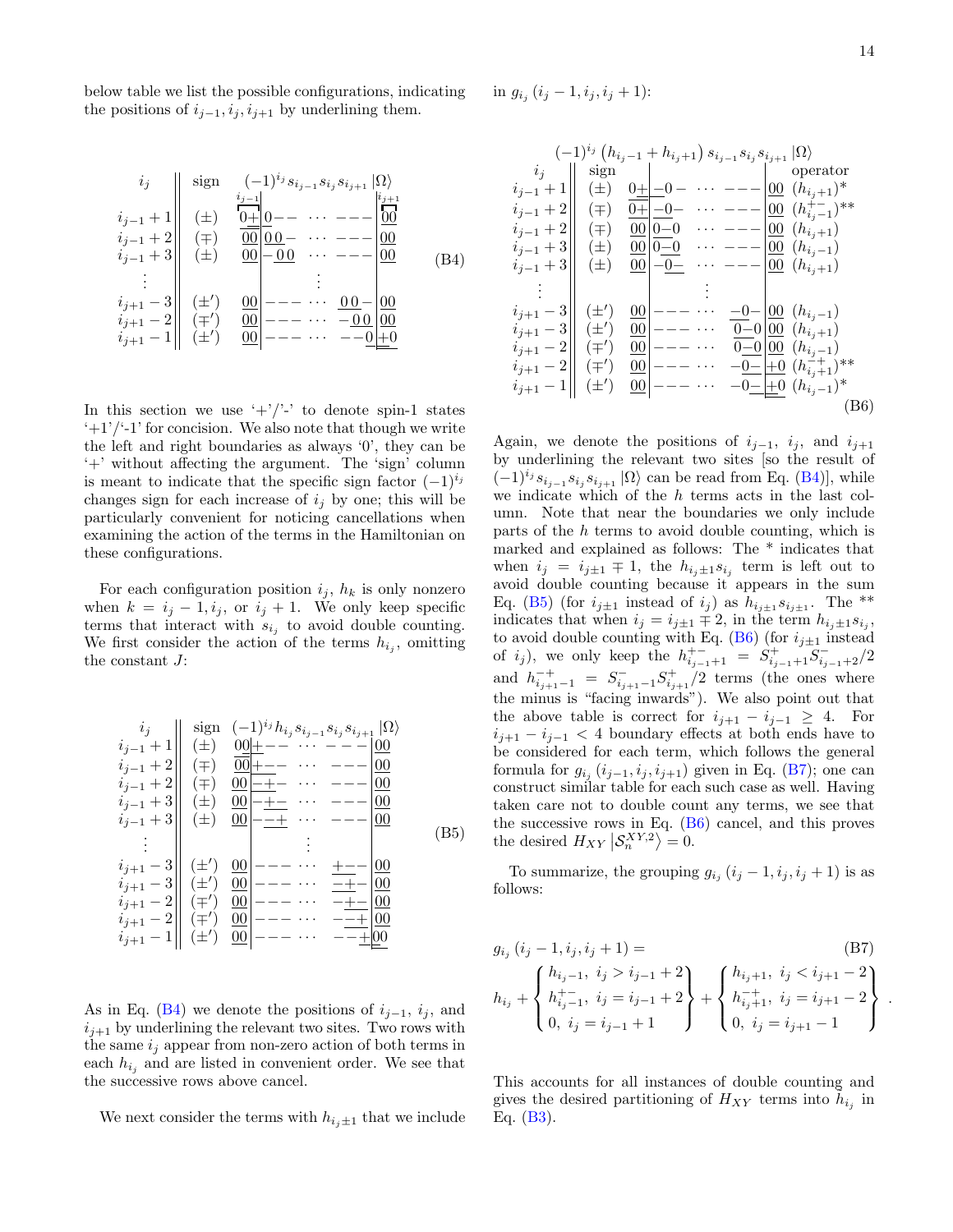# <span id="page-14-0"></span>Appendix C: Connection of SU(2)-invariant "parent Hamiltonian"  $H_0$  to an integrable spin-1 chain

In Sec. [V,](#page-7-0) we introduced a "common parent" Hamiltonian  $H_0$  that contained the scar states  $|S_{2n}\rangle$  and  $|S_n^{XY}\rangle$ of the spin-1 AKLT and XY models. Here we discuss its connection to an integrable spin-1 model.

For reference we restate  $H_0$ , defined on any bipartite graph:

$$
H_0 = \sum_{\langle ij \rangle} (|1, 0\rangle\langle 0, 1| - |-1, 0\rangle\langle 0, -1| + \text{H.c.})_{i,j} . \quad (C1)
$$

Denoting the bipartite subsets of the graph as  $A$  and  $B$ ,  $H_0$  can be unitarily transformed to the following model:

$$
\tilde{H}_0 = U H_0 U \ , \ U = \bigotimes_{j \in A} \begin{pmatrix} 1 & 0 & 0 \\ 0 & 1 & 0 \\ 0 & 0 & -1 \end{pmatrix}_j \ , \ (C2)
$$

$$
\tilde{H}_0 = \sum_{\langle ij \rangle} \left( |1, 0\rangle\langle0, 1| + |-1, 0\rangle\langle0, -1| + \text{H.c.} \right)_{i,j} .
$$

The unitary  $U$  assigns, on one subset  $A$ , a coefficient of  $-1$  on  $|-1\rangle$  and 1 on  $|1\rangle$  and  $|0\rangle$  (and acts as an identity on the other subset  $B$ ).  $H_0$  can be viewed as a hopping problem of spin-1/2 hard core bosons with no double occupancy, with identification  $|1\rangle \equiv b_{\uparrow}^{\dagger} |vac_b\rangle$ ,  $|0\rangle \equiv |vac_b\rangle$ ,  $|{-1}\rangle \equiv b_{\downarrow}^{\dagger} |{\rm vac}_b\rangle$ , while the correspondingly transformed  $(\tilde{J}^{\pm}, \tilde{J}_z)$  generate the standard global SU(2) symmetry of  $b_{\uparrow}, b_{\downarrow}$ , which is manifest in  $H_0$  in this language.

In 1d,  $H_0$  is in fact integrable [\[61,](#page-17-6) [62\]](#page-17-7), and a more general family of models is solved in Ref. [\[61\]](#page-17-6) through a mapping to the six-vertex model. (For reference,  $H_0$ is equivalent to model  $H_4$  in Table 3 in Ref. [\[62\]](#page-17-7) and corresponds to a special case of models III and IV in Ref. [\[61\]](#page-17-6).)

We can actually solve the model  $H_0$  directly by more elementary means. We first note that  $N_1$ ,  $N_0$ , and  $N_{-1}$ are separately conserved and that all states with  $N_0 = 0$ are annihilated by  $H_0$ . The model in the sectors with  $N_{-1} = 0$  essentially corresponds to a hard-core boson hopping model in terms of  $b_{\uparrow}$  and is solved by the standard Jordan-Wigner transformation to free fermions, and similarly in the sectors with  $N_1 = 0$ . We next note that  $\tilde{H}_0$  preserves the pattern of ' $\pm 1$ 's, i.e., the ordering of  $\pm 1$ 's on the chain irrespective of the intervening '0's, where for simplicity we specialize to open boundary conditions. Then all solutions in a sector with given  $(N_1, N_0, N_{-1}) = (a, b, c)$  can be obtained by acting with  $(\tilde{J}^+)^a$  on the known solutions in the sector  $(0, b, c + a)$ and splitting the result into subsectors defined by the  $\pm 1$ ' patterns. Every sector of a fixed  $\pm 1$ ' pattern thus has an identical spectrum as the sector with no  $+1$ 's and the same number of '0's. In PBC, each sector is defined instead by equivalence classes of  $\pm 1$ ' patterns, equivalent under translation of the pattern, and more care has to be taken to solve  $H_0$ .

It is worth emphasizing, however, that the embedding of the AKLT and spin-1 XY model towers in  $H_0$  in Sec. [V](#page-7-0) did not require any knowledge of the solvability of  $H_0$ . In particular, the embedding analysis goes through identically also for the non-integrable modification of  $H_0$  discussed at the end of Sec. [V.](#page-7-0)

# <span id="page-14-1"></span>Appendix D: Commutator proof to "pyramid" of states in the spin-1/2 model

A proof of  $\langle \mathcal{S}_{n,m}^{\text{pyr.}} \rangle = (\mathcal{P}^{\dagger})^m |\mathcal{S}_n\rangle$  was given in Section [VI C.](#page-10-0) Here we provide an alternate proof by showing that  $[H_{\lambda}, \mathcal{P}^{\dagger}] | \mathcal{S}_{n,m}^{\text{pyr.}} \rangle = 0$ , where we remind for convenience

$$
\mathcal{P}^{\dagger} = \sum_{j=1}^{L} \sum_{l=1}^{L-2} P_{j-1}^{1,l} \sigma_j^+ P_{j+1}^0
$$
  
= 
$$
\sum_{j=1}^{L} P_{j-1}^1 \sigma_j^+ P_{j+1}^0 + P_{j-2}^1 P_{j-1}^1 \sigma_j^+ P_{j+1}^0 + \dots ,
$$

and  $H_{\lambda} = 2\lambda \sum_{j=1}^{L} (P_{j-1}^1 \sigma_j^x P_{j+1}^0 + P_{j-1}^0 \sigma_j^x P_{j+1}^1)$ . We calculate the various terms as follows:

<span id="page-14-3"></span>
$$
\sum_{j} \left[ H_{\lambda}, P_{j-1}^{1} \sigma_{j}^{+} P_{j+1}^{0} \right] = 2\lambda \sum_{j} \left( -P_{j-1}^{1} \sigma_{j}^{z} P_{j+1}^{0} + P_{j-2}^{0} \sigma_{j-1}^{-} \sigma_{j}^{+} P_{j+1}^{0} - P_{j-1}^{1} \sigma_{j}^{+} \sigma_{j+1}^{-} P_{j+2}^{1} \right)
$$

$$
= 2\lambda \sum_{j} \left( (|0100\rangle + |0010\rangle)(0100| -|1101\rangle((1101| + \langle 1011|)) \right)_{j,\dots,j+3}, \qquad (D1)
$$

where in going to the last line we have expanded:

<span id="page-14-2"></span>
$$
-\sum_{j} P_{j-1}^{1} \sigma_{j}^{z} P_{j+1}^{0} = \sum_{j} \left( (P^{1} + P^{0})_{j-2} P_{j-1}^{1} P_{j}^{0} P_{j+1}^{0} - P_{j-1}^{1} P_{j}^{1} P_{j+1}^{0} (P^{1} + P^{0})_{j+2} \right)
$$

$$
= \sum_{j} \left( |0100\rangle\langle0100| - |1101\rangle\langle1101| \right)_{j,\ldots,j+3} . \tag{D2}
$$

Evaluating the commutator with the other terms is not much more difficult because  $H_{\lambda}$  is only non-trivial on a few sites near the left and right boundaries of each term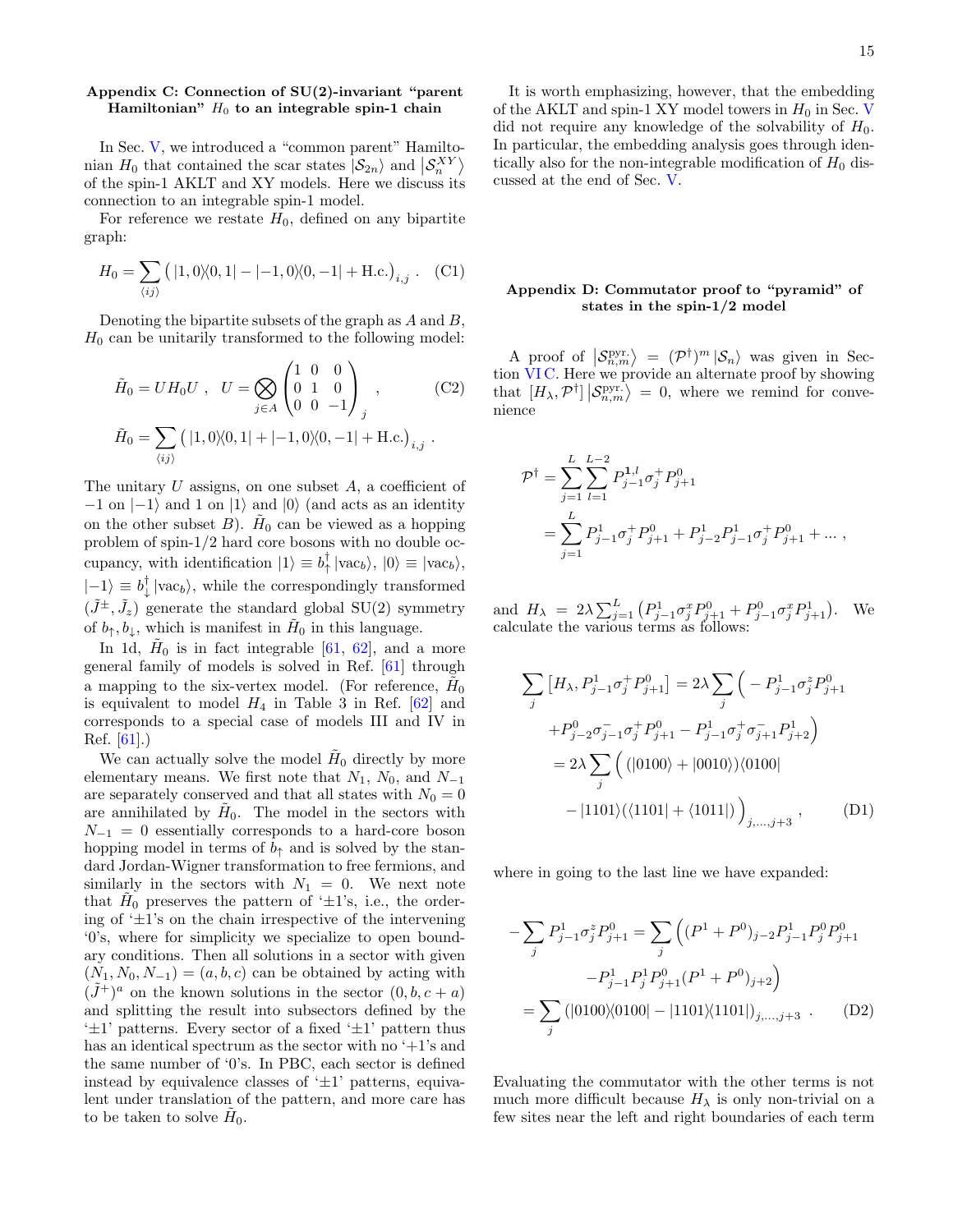,

in  $\mathcal{P}^{\dagger}$ . For all  $l > 1$ :

$$
\sum_{j} \left[ H_{\lambda}, P_{j-1}^{1,l} \sigma_{j}^{+} P_{j+1}^{0} \right] =
$$
  
\n
$$
2\lambda \sum_{j} \left( -P_{j-1}^{1,l} \sigma_{j}^{z} P_{j+1}^{0} + P_{j-l-1}^{0} (\sigma^{x} \sigma^{z})_{j-l} P_{j-1}^{1,l-1} \sigma_{j}^{+} P_{j+1}^{0} \right.
$$
  
\n
$$
-P_{j-l}^{0} P_{j-1}^{1,l-1} \sigma_{j}^{+} \sigma_{j+1}^{+} P_{j+2}^{0} - P_{j-1}^{1,l} \sigma_{j}^{+} \sigma_{j+1}^{-} P_{j+2}^{1} \right)
$$
  
\n
$$
= 2\lambda \sum_{j} \left( (\left| 001^{l} 0 \right\rangle + \left| 01^{l} 00 \right\rangle) \left\langle 01^{l} 00 \right| - \left| 01^{l+1} 0 \right\rangle \left( \left\langle 01^{l-1} 000 \right| + \left\langle 001^{l-1} 00 \right| \right) - \left| 1^{l+1} 01 \right\rangle \left( \left\langle 1^{l+1} 01 \right| + \left\langle 1^{l} 011 \right| \right) \right)_{j,...,j+l+2}, \quad (D3)
$$

where here and in the rest of the section we use the shorthand:  $|1^{l}\rangle = |1 \cdots 1\rangle$ . Here we have also used a similar l

expansion as in Eq. [\(D2\)](#page-14-2) for the  $\sigma_j^z$  term. Some care must be taken when  $l = L - 2$ , where the boundary terms at j and  $j + l + 2$  intersect. However, the commutator in this case can only act nontrivially on  $\left| \mathcal{S}_{1,m}^{\text{pyr}} \right\rangle$ with  $m = L - 3, L - 2, L - 1$ , and it is easy to check that they are annihilated.

The term

$$
- |01^{l+1}0\rangle \big( \langle 01^{l-1}000| + \langle 001^{l-1}00| \big)_{j,\ldots,j+l+2} , \quad (D4)
$$

annihilates  $\left|\mathcal{S}_{n,m}^{\text{pyr.}}\right\rangle$  because by construction each domain of '1's has wavenumber  $k = \pi$ . Likewise, the term

$$
- |1^{l+1}01\rangle \left( \langle 1^{l+1}01| + \langle 1^{l}011| \rangle_{j,\ldots,j+l+2} \right), \qquad (D5)
$$

annihilates  $\left| \mathcal{S}_{n,m}^{\text{pyr.}} \right\rangle$  because relevant contributions in  $\left| \mathcal{S}_{n,m}^{\text{pyr.}} \right\rangle$  can be grouped into pairs of configurations as follows:

$$
(-1)^{m_1} \left( -|\cdots 01^{m_1} 0_{j+l+1} 1^{m_2} 0 \cdots \right) + |\cdots 01^{m_1-1} 0_{j+l} 1^{m_2+1} 0 \cdots \rangle \right),
$$

which have opposite signs because of the different starting positions of the domains of '1's. This is also true for the  $|1101\rangle$  ( $\langle 1101| + \langle 1011| \rangle$ ) term in Eq. [\(D1\)](#page-14-3). Therefore, it remains only to consider the action of

$$
\mathcal{O} = \sum_{j=1}^{L} \sum_{l=1}^{L-3} (|001^{l}0\rangle + |01^{l}00\rangle) \langle 01^{l}00|_{j,..,j+l+2} , \quad (D6)
$$

on the pyramid states.

This operator does the following: whenever there are two '0's to the right of a domain of '1's, it shifts this domain one site to the right or keeps it in place. To show that this annihilates every  $\langle S_{n,m}^{\text{pyr.}} \rangle$ , we use the expression Eq. [\(55\)](#page-10-2), repeated here:

$$
\left| S_{n,m}^{\text{pyr.}} \right\rangle = \sum_{i_1 < i_2 < \ldots < i_n} \sum_{(l_j)} (-1)^{\sum_j i_j} \left| i_1, ..., i_n \right\rangle_{(l_1, ..., l_n)} .
$$

For a given configuration with domain lengths  $(l_i)$  and positions  $\{i_j\},\$ 

$$
\mathcal{O}|i_1, ..., i_n\rangle_{(l_1, ..., l_n)} = n'|i_1, ..., i_n\rangle_{(l_1, ..., l_n)}
$$
  
+ 
$$
\sum_{j}^{\prime} |i_1, ..., i_j + 1, ..., i_n\rangle_{(l_1, ..., l_n)},
$$
 (D7)

where  $n'$  denotes the number of domains of '1's that can be shifted one unit to the right, and the primed sum is over the  $n'$  domain positions  $i_j$ . Summing over all  $\{i_j\}$  with factor  $(-1)^{\sum_j i_j}$  gives 0. This is because a configuration with  $n'$  domains that can be shifted one unit to the right also has  $n'$  domains that can be shifted one unit to the left, and so has exactly  $n'$  preimages in the primed sum, which cancels out the  $n' | i_1, ..., i_n \rangle_{(l_1, ..., l_n)}$ term. This proves the desired  $[H_{\lambda}, \mathcal{P}^{\dagger}] | \mathcal{S}_{n,m}^{\text{pyr.}} \rangle = 0$  and that  $\left| \mathcal{S}^{\text{pyr.}}_{n,m} \right\rangle$  are eigenstates.

## <span id="page-15-0"></span>Appendix E: Solution to states in the spin-1/2 model with  $N_{DW} = 2$

In Sec. [VI B](#page-9-0) we provided exact expressions Eq. [\(52\)](#page-9-3) for exact states  $\langle S_{1,m}^{\text{pyr}} \rangle$  with  $N_{DW} = 2$  and  $k = \pi$ . Here we discuss other states with  $N_{DW} = 2$ . For each wavenumber  $k = 2\pi n/L$ , we form the basis states:

$$
|\mathcal{B}_{m,k}\rangle = e^{ik\frac{m}{2}} \sum_{j=1}^{L} e^{ikj} |0 \cdots 1_j \cdots 1 \cdots 0\rangle.
$$
 (E1)

Then the action of  $H_{\lambda}$  is, for  $2 \leq m \leq L - 2$ :

$$
H_{\lambda} | B_{m,k} \rangle = 4\lambda \cos\left(\frac{k}{2}\right) \left( |B_{m-1,k} \rangle + |B_{m+1,k} \rangle \right). \quad (E2)
$$

For  $m = 1$  and  $m = L - 1$  hopping only occurs to  $|\mathcal{B}_{2,k}\rangle$ and  $|\mathcal{B}_{L-2,k}\rangle$  respectively. In this basis the Hamiltonian Eq.  $(43)$  is:

$$
H_{1/2}^{IS} = [J(L-4) - \Delta L] \mathbf{I}_{L-1}
$$
\n
$$
+ 2 \begin{pmatrix} \Delta & 2\lambda \cos(k/2) \\ 2\lambda \cos(k/2) & 2\Delta & \cdots \\ \cdots & \cdots & \cdots \\ 2\lambda \cos(k/2) & (L-2)\Delta & 2\lambda \cos(k/2) \\ 2\lambda \cos(k/2) & (L-1)\Delta \end{pmatrix}
$$
\n(E3)

where  $I_N$  is an  $N \times N$  identity matrix. This Hamiltonian corresponds to a single-particle hopping problem on an OBC chain with linear potential and has been solved in Ref. [\[63\]](#page-17-8). The eigenstates can be expressed in terms of Lommel polynomials and have energies

$$
E_j = 2\Delta(1 - \mu_j^{(L-1)}) + J(L-4) - \Delta L , \qquad (E4)
$$

for  $j = 1, ..., L - 1$ , where  $\mu_j^{(N)}$  is the jth zero of the Lommel polynomial  $R_{N,\mu}(4\lambda \cos(k/2)/\Delta)$ , considered as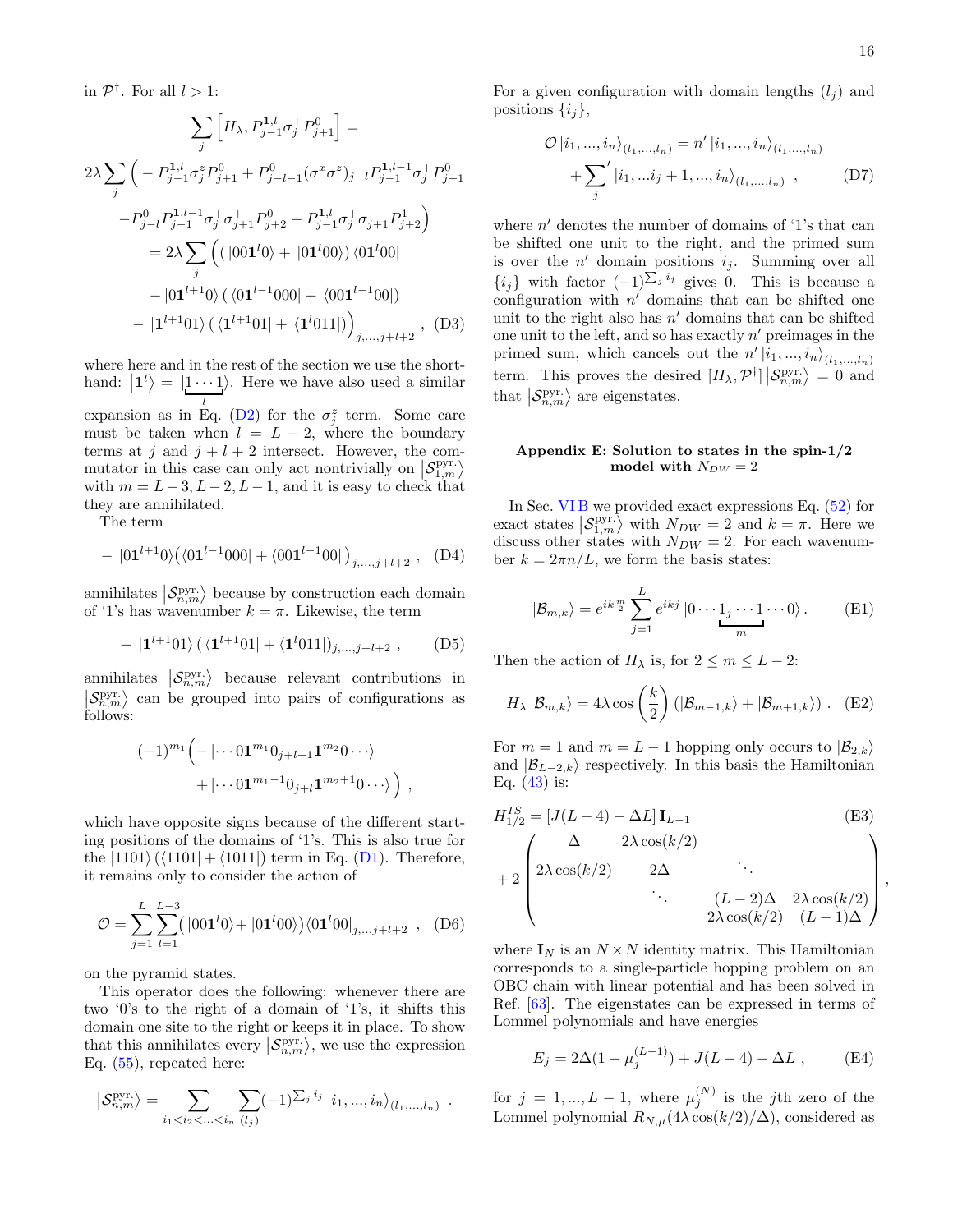a function of  $\mu$ . For  $k = \pi$ , the hopping amplitude vanishes and the eigenstates are simply  $|\mathcal{B}_{m,\pi}\rangle$  with energy

- $\Delta(2m L) + J(L 4)$ ; they correspond to the states in the base of the pyramid of exact eigenstates in the main text,  $\left| \mathcal{S}_{1,m-1}^{\text{pyr}} \right\rangle$ , see Eq. [\(52\)](#page-9-3).
- <span id="page-16-0"></span>[1] J. M. Deutsch, Phys. Rev. A **43**[, 2046 \(1991\).](http://dx.doi.org/10.1103/PhysRevA.43.2046)
- <span id="page-16-1"></span>[2] M. Srednicki, [Phys. Rev. E](http://dx.doi.org/10.1103/PhysRevE.50.888) 50, 888 (1994).
- <span id="page-16-2"></span>[3] D. M. Basko, I. L. Aleiner, and B. L. Altshuler, [Ann.](http://dx.doi.org/10.1016/j.aop.2005.11.014) Phys. 321[, 1126 \(2006\).](http://dx.doi.org/10.1016/j.aop.2005.11.014)
- [4] V. Oganesyan and D. A. Huse, [Phys. Rev. B](http://dx.doi.org/10.1103/PhysRevB.75.155111) 75, 155111 [\(2007\).](http://dx.doi.org/10.1103/PhysRevB.75.155111)
- [5] J. H. Bardarson, F. Pollmann, and J. E. Moore, [Phys.](http://dx.doi.org/10.1103/PhysRevLett.109.017202) Rev. Lett. 109[, 017202 \(2012\).](http://dx.doi.org/10.1103/PhysRevLett.109.017202)
- [6] M. Serbyn, Z. Papić, and D. A. Abanin, [Phys. Rev. Lett.](http://dx.doi.org/ 10.1103/PhysRevLett.110.260601) 110[, 260601 \(2013\).](http://dx.doi.org/ 10.1103/PhysRevLett.110.260601)
- [7] M. Serbyn, Z. Papić, and D. A. Abanin, [Phys. Rev. Lett.](http://dx.doi.org/ 10.1103/PhysRevLett.111.127201) 111[, 127201 \(2013\).](http://dx.doi.org/ 10.1103/PhysRevLett.111.127201)
- [8] D. A. Huse, R. Nandkishore, and V. Oganesyan, [Phys.](http://dx.doi.org/10.1103/PhysRevB.90.174202) Rev. B 90[, 174202 \(2014\).](http://dx.doi.org/10.1103/PhysRevB.90.174202)
- [9] B. Bauer and C. Nayak, [J. Stat. Mech.: Theor. Exp.](http://dx.doi.org/10.1088/1742-5468/2013/09/p09005) 2013[, P09005 \(2013\).](http://dx.doi.org/10.1088/1742-5468/2013/09/p09005)
- [10] R. Nandkishore and D. A. Huse, [Annu. Rev. Condens.](http://dx.doi.org/10.1146/annurev-conmatphys-031214-014726) [Matter Phys.](http://dx.doi.org/10.1146/annurev-conmatphys-031214-014726) 6, 15 (2015).
- <span id="page-16-3"></span>[11] D. A. Abanin, E. Altman, I. Bloch, and M. Serbyn, [Rev.](http://dx.doi.org/ 10.1103/RevModPhys.91.021001) Mod. Phys. 91[, 021001 \(2019\).](http://dx.doi.org/ 10.1103/RevModPhys.91.021001)
- <span id="page-16-4"></span>[12] H. Bernien, S. Schwartz, A. Keesling, H. Levine, A. Omran, H. Pichler, S. Choi, A. S. Zibrov, M. Endres, M. Greiner, V. Vuletić, and M. D. Lukin, [Nature \(Lon](http://dx.doi.org/ 10.1038/nature24622)don) 551[, 579 \(2017\).](http://dx.doi.org/ 10.1038/nature24622)
- <span id="page-16-5"></span>[13] C. J. Turner, A. A. Michailidis, D. A. Abanin, M. Serbyn, and Z. Papić, Nat. Phys. 14[, 745 \(2018\).](http://dx.doi.org/ 10.1038/s41567-018-0137-5)
- <span id="page-16-13"></span>[14] C. J. Turner, A. A. Michailidis, D. A. Abanin, M. Serbyn, and Z. Papić, Phys. Rev. B 98[, 155134 \(2018\).](http://dx.doi.org/ 10.1103/PhysRevB.98.155134)
- [15] V. Khemani, C. R. Laumann, and A. Chandran, [Phys.](https://link.aps.org/doi/10.1103/PhysRevB.99.161101) Rev. B 99[, 161101 \(2019\).](https://link.aps.org/doi/10.1103/PhysRevB.99.161101)
- <span id="page-16-14"></span>[16] W. W. Ho, S. Choi, H. Pichler, and M. D. Lukin, [Phys.](http://dx.doi.org/ 10.1103/PhysRevLett.122.040603) Rev. Lett. 122[, 040603 \(2019\).](http://dx.doi.org/ 10.1103/PhysRevLett.122.040603)
- <span id="page-16-15"></span>[17] C.-J. Lin and O. I. Motrunich, [Phys. Rev. Lett.](http://dx.doi.org/10.1103/PhysRevLett.122.173401) 122, [173401 \(2019\).](http://dx.doi.org/10.1103/PhysRevLett.122.173401)
- [18] S. Choi, C. J. Turner, H. Pichler, W. W. Ho, A. A. Michailidis, Z. Papić, M. Serbyn, M. D. Lukin, and D. A. Abanin, [Phys. Rev. Lett.](http://dx.doi.org/ 10.1103/PhysRevLett.122.220603) 122, 220603 (2019).
- <span id="page-16-16"></span>[19] F. M. Surace, P. P. Mazza, G. Giudici, A. Lerose, A. Gambassi, and M. Dalmonte, [arXiv:1902.09551](http://arxiv.org/abs/1902.09551) [\(2019\).](http://arxiv.org/abs/1902.09551)
- <span id="page-16-8"></span>[20] T. Iadecola, M. Schecter, and S. Xu, [Phys. Rev. B](https://link.aps.org/doi/10.1103/PhysRevB.100.184312) 100, [184312 \(2019\).](https://link.aps.org/doi/10.1103/PhysRevB.100.184312)
- [21] K. Bull, I. Martin, and Z. Papić, [Phys. Rev. Lett.](http://dx.doi.org/ 10.1103/PhysRevLett.123.030601)  $123$ , [030601 \(2019\).](http://dx.doi.org/ 10.1103/PhysRevLett.123.030601)
- [22] A. J. A. James, R. M. Konik, and N. J. Robinson, [Phys.](http://dx.doi.org/10.1103/PhysRevLett.122.130603) Rev. Lett. 122[, 130603 \(2019\).](http://dx.doi.org/10.1103/PhysRevLett.122.130603)
- [23] S. Pai and M. Pretko, [Phys. Rev. Lett.](http://dx.doi.org/10.1103/PhysRevLett.123.136401) 123, 136401  $(2019)$ .
- [24] P. Sala, T. Rakovszky, R. Verresen, M. Knap, and F. Pollmann, [arXiv:1904.04266 \(2019\).](https://arxiv.org/abs/1904.04266)
- <span id="page-16-9"></span>[25] N. Shiraishi, [J. Stat. Mech.: Theor. Exp.](http://dx.doi.org/10.1088/1742-5468/ab342e) 2019, 083103 [\(2019\).](http://dx.doi.org/10.1088/1742-5468/ab342e)
- [26] A. A. Michailidis, C. J. Turner, Z. Papić, D. A. Abanin, and M. Serbyn, [arXiv:1905.08564 \(2019\).](http://arxiv.org/abs/1905.08564)
- [27] S. Moudgalya, B. A. Bernevig, and N. Regnault, [arXiv:1906.05292 \(2019\).](http://arxiv.org/abs/1906.05292)
- <span id="page-16-10"></span>[28] C.-J. Lin, A. Chandran, and O. I. Motrunich, [arXiv:1910.07669 \(2019\).](http://arxiv.org/abs/1910.07669)
- [29] V. Khemani and R. Nandkishore, [arXiv:1904.04815](http://arxiv.org/abs/1904.04815) [\(2019\).](http://arxiv.org/abs/1904.04815)
- [30] A. Hudomal, I. Vasić, N. Regnault, and Z. Papić, [arXiv:1910.09526 \(2019\).](http://arxiv.org/abs/1910.09526)
- [31] N. Pancotti, G. Giudice, J. I. Cirac, J. P. Garrahan, and M. C. Ba˜nuls, [arXiv:1910.06616 \(2019\).](http://arxiv.org/abs/1910.06616)
- <span id="page-16-6"></span>[32] A. M. Alhambra and H. Wilming, [arXiv:1911.05637](http://arxiv.org/abs/1911.05637) [\(2019\).](http://arxiv.org/abs/1911.05637)
- <span id="page-16-7"></span>[33] E. J. Heller, [Phys. Rev. Lett.](http://dx.doi.org/10.1103/PhysRevLett.53.1515) **53**, 1515 (1984).
- <span id="page-16-11"></span>[34] P. Fendley, K. Sengupta, and S. Sachdev, [Phys. Rev. B](http://dx.doi.org/10.1103/PhysRevB.69.075106) 69[, 075106 \(2004\).](http://dx.doi.org/10.1103/PhysRevB.69.075106)
- <span id="page-16-12"></span>[35] K. Bull, J.-Y. Desaules, and Z. Papić, [arXiv:2001.08232](http://arxiv.org/abs/2001.08232) [\(2020\).](http://arxiv.org/abs/2001.08232)
- <span id="page-16-17"></span>[36] C. N. Yang, [Phys. Rev. Lett.](http://dx.doi.org/10.1103/PhysRevLett.63.2144) **63**, 2144 (1989).
- <span id="page-16-28"></span>[37] N. Shiraishi and T. Mori, [Phys. Rev. Lett.](http://dx.doi.org/10.1103/PhysRevLett.119.030601) 119, 030601 [\(2017\).](http://dx.doi.org/10.1103/PhysRevLett.119.030601)
- [38] T. Mori and N. Shiraishi, Phys. Rev. E 96[, 022153 \(2017\).](http://dx.doi.org/10.1103/PhysRevE.96.022153)
- [39] O. Vafek, N. Regnault, and B. A. Bernevig, [SciPost](https://scipost.org/10.21468/SciPostPhys.3.6.043) Phys. 3[, 043 \(2017\).](https://scipost.org/10.21468/SciPostPhys.3.6.043)
- <span id="page-16-19"></span>[40] S. Moudgalya, S. Rachel, B. A. Bernevig, and N. Regnault, Phys. Rev. B 98[, 235155 \(2018\).](http://dx.doi.org/10.1103/PhysRevB.98.235155)
- <span id="page-16-21"></span>[41] S. Moudgalya, N. Regnault, and B. A. Bernevig, [Phys.](http://dx.doi.org/10.1103/PhysRevB.98.235156) Rev. B 98[, 235156 \(2018\).](http://dx.doi.org/10.1103/PhysRevB.98.235156)
- <span id="page-16-24"></span>[42] M. Schecter and T. Iadecola, [Phys. Rev. Lett.](http://dx.doi.org/10.1103/PhysRevLett.123.147201) 123, [147201 \(2019\).](http://dx.doi.org/10.1103/PhysRevLett.123.147201)
- <span id="page-16-25"></span>[43] T. Iadecola and M. Schecter, [Phys. Rev. B](http://dx.doi.org/10.1103/PhysRevB.101.024306) **101**, 024306 [\(2020\).](http://dx.doi.org/10.1103/PhysRevB.101.024306)
- <span id="page-16-30"></span>[44] S. Chattopadhyay, H. Pichler, M. D. Lukin, and W. W. Ho, [arXiv:1910.08101 \(2019\).](http://arxiv.org/abs/1910.08101)
- <span id="page-16-18"></span>[45] N. Shibata, N. Yoshioka, and H. Katsura, [arXiv:1912.13399 \(2019\).](http://arxiv.org/abs/1912.13399)
- <span id="page-16-20"></span>[46] I. Affleck, T. Kennedy, E. H. Lieb, and H. Tasaki, [Phys.](http://dx.doi.org/10.1103/PhysRevLett.59.799) Rev. Lett. 59[, 799 \(1987\).](http://dx.doi.org/10.1103/PhysRevLett.59.799)
- <span id="page-16-22"></span>[47] F. Pollmann, E. Berg, A. M. Turner, and M. Oshikawa, Phys. Rev. B 85[, 075125 \(2012\).](https://link.aps.org/doi/10.1103/PhysRevB.85.075125)
- <span id="page-16-23"></span>[48] A. Klümper, A. Schadschneider, and J. Zittartz, [Euro](http://dx.doi.org/10.1209/0295-5075/24/4/010)phys. Lett. 24[, 293 \(1993\).](http://dx.doi.org/10.1209/0295-5075/24/4/010)
- <span id="page-16-26"></span>[49] C. N. Yang and S. Zhang, [Mod. Phys. Lett. B](http://dx.doi.org/10.1142/S0217984990000933) 4, 759  $(1990)$ .
- <span id="page-16-27"></span>[50] S. Zhang, [Phys. Rev. Lett.](http://dx.doi.org/10.1103/PhysRevLett.65.120) **65**, 120 (1990).
- <span id="page-16-29"></span>[51] T. Kennedy, E. H. Lieb, and H. Tasaki, [J. Stat. Phys.](http://dx.doi.org/10.1007/BF01011563) 53[, 383 \(1988\).](http://dx.doi.org/10.1007/BF01011563)
- <span id="page-16-31"></span>[52] A. Kitazawa, K. Hijii, and K. Nomura, [J. Phys. A](http://dx.doi.org/10.1088/0305-4470/36/23/104) 36, [L351 \(2003\).](http://dx.doi.org/10.1088/0305-4470/36/23/104)
- <span id="page-16-32"></span>[53] In OBC,  $[\sum_j \frac{1}{2}(S_j^z + S_{j+1}^z), Q^{\dagger}] = 2Q^{\dagger} + (S_1^+)^2 - (S_L^+)^2$ . The last two terms annihilate the scar states in OBC with both "dangling" spin- $1/2$ 's pointing up  $[40, 41]$  $[40, 41]$  $[40, 41]$ , which can be combined with the commutator argument to prove these scar states in OBC.
- <span id="page-16-33"></span>[54] This fact can also be seen directly through the following argument. By the string order of the AKLT ground state, '-1's must be followed by '1's and vice versa, with any number of '0's in between.  $H_0$  preserves this string order. To show that the image  $H_0 |G\rangle = 0$ , we con-